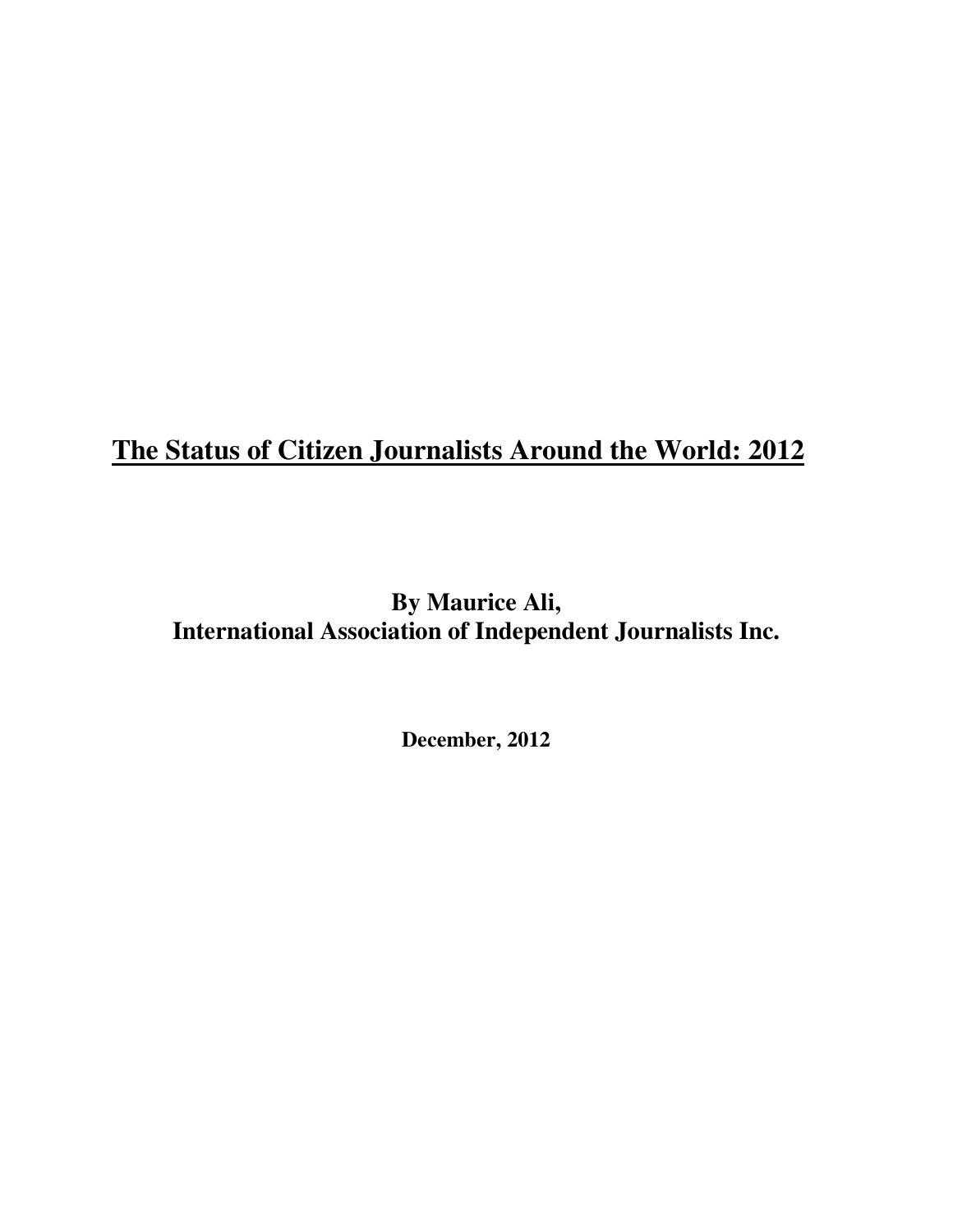## **Abstract**

This report examined the status of citizen journalists and citizen journalism around the world in the year 2012, their methods of acquiring and disseminating the news, the restrictions they encountered in their practice of journalism as well as their security issues, and made recommendations on how to support citizen journalism and protect citizen journalists as they perform their work as citizen journalists. The report gathered information by a survey and by submitted articles written by the journalists obtained through journalist associations and networking. The survey showed that the typical citizen journalist is a 58/42% split between men and women and that they are likely (66.5%) to be between the ages of 18 to 30 years of age. They are in the process of receiving or have attained a college degree (45%) or university degree (26%) and are usually students (34%) or office workers (32%). Most have been citizen journalists for less than a year (85.5%) and spend less than an hour a week on their journalism (81%) and the material they disseminate is almost exclusively through the internet (96%). They are first responders to news events with a majority attending those news events in person (96%) and most get no financial or logistical support from traditional news agencies (98%). The most popular method of news dissemination was by email (31%) and then to blogs (27%) and social media sites. Internet blocks/censorship in acquisition/dissemination of news was not a concern for most citizen journalists (86%-88%). As a group they worry most about being injured or arrested by police at news events (44%) and are not typically restricted to photographing or videotaping events (72%) though a small percentage does face restrictions. Detention/arrest or injury was a very small percentage but was there nevertheless (1.5% for arrest and 4.5% for injury) and most would avoid news events where they feared they could be arrested or harmed (47%). The articles submitted showed citizen journalism to offer advantages in immediacy of media in unpredictable news events as well as trying to fill the gap left by traditional media leaving small communities. The articles also showed problems facing citizen journalists such as a lack of support in terms of money or self-improvement and a lack of legal help if they ran into problems. It is recommended that the concept of the citizen journalist be formalized and institutionalized and that citizen journalists be afforded the same rights of access as those in traditional media. It is also recommended that some measure of protection be afforded to citizen journalists at news events and that there should be some form of collaboration between citizen journalists and traditional news reporting agencies. With almost all citizen journalists relying on the internet, it is recommended that stakeholders continue to lobby for an accessible internet free of censorship.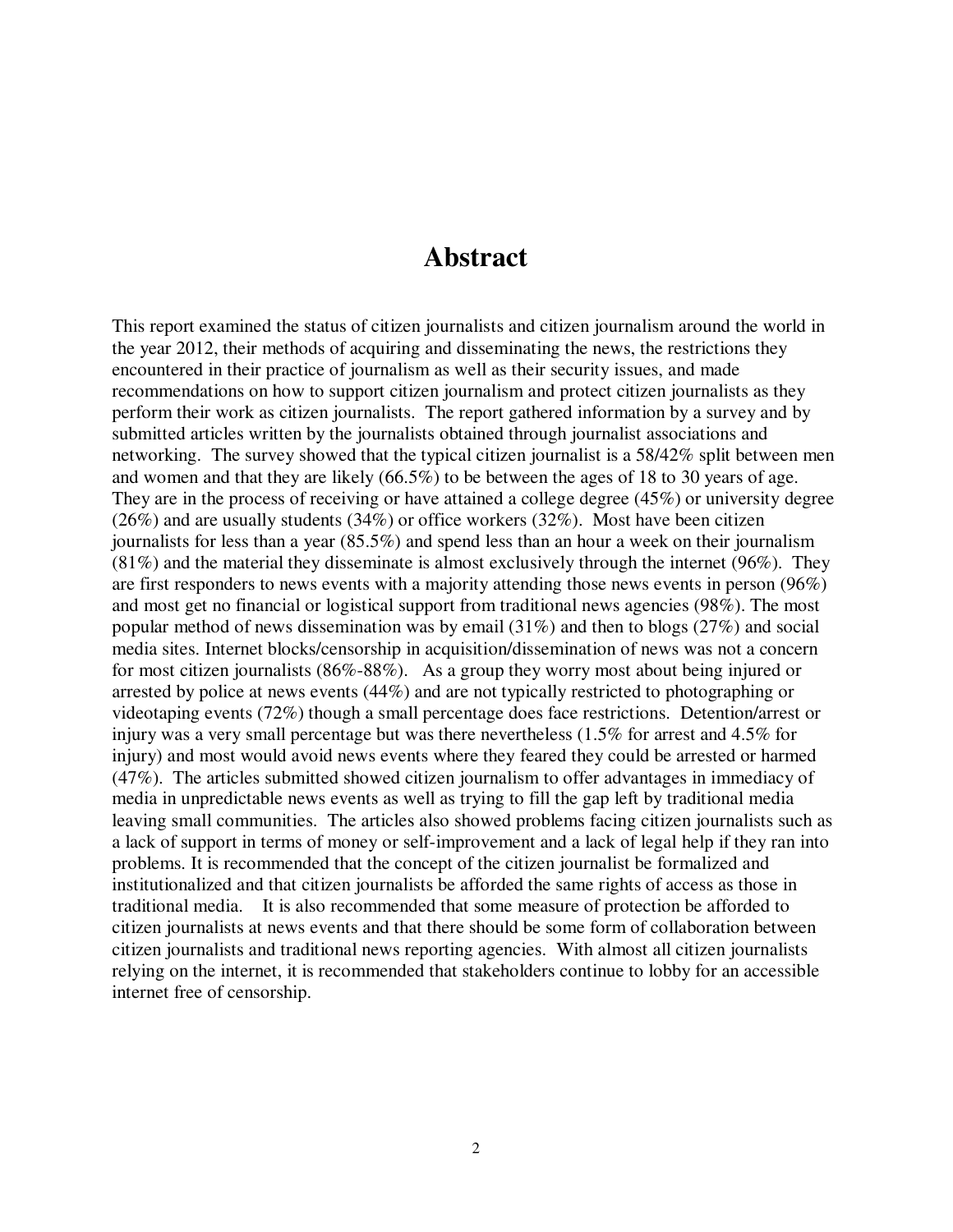# **I. Introduction:**

The objectives of the report are to show the current status of citizen journalists and citizen journalism around the world in the year 2012, their methods of acquiring and disseminating the news, the restrictions they encounter in their practice of journalism as well as their security issues, and to make recommendations on how to support citizen journalism and protect citizen journalists as they perform their work as citizen journalists. This report gathered information in several ways. One was by a survey of general questions that asked about the locations and methods of acquiring news and disseminating it, restrictions in news reporting and safety concerns. The other way of gathering information was by articles submitted by citizen journalists where they could talk about any issues important to them as a citizen journalist working in their particular country. The survey question responses were analyzed and differences or similarities among the groups based on nationality were identified. Specific concerns based on the articles submitted were analyzed and differences or similarities among the groups based on nationality were identified.

This report uses the findings to make conclusions on the status of citizen journalists and citizen journalism in the year 2012 and make recommendations that can be used to enhance information access/dissemination as well as protections for citizen journalists.

# **II. Methodology of the Report:**

For the purposes of this report, we will use this definition of "Citizen Journalist":

"Citizen Journalists refer to those not formally recognized as journalists but get themselves engaged in news reporting and information dissemination through various community media, traditional and new media platforms as a means of reaching their audiences and fulfilling their right to free expression."<sup>1</sup>

The primary source of information will come from citizen journalists who were contacted through journalist associations and networking. The report gathered information in two ways:

A. Survey:

The survey was anonymous and available to all citizen journalists who were citizens or had residence in a particular country and worked there as a citizen journalist. If more than one survey was received for different countries by the same journalist, the country in which the journalist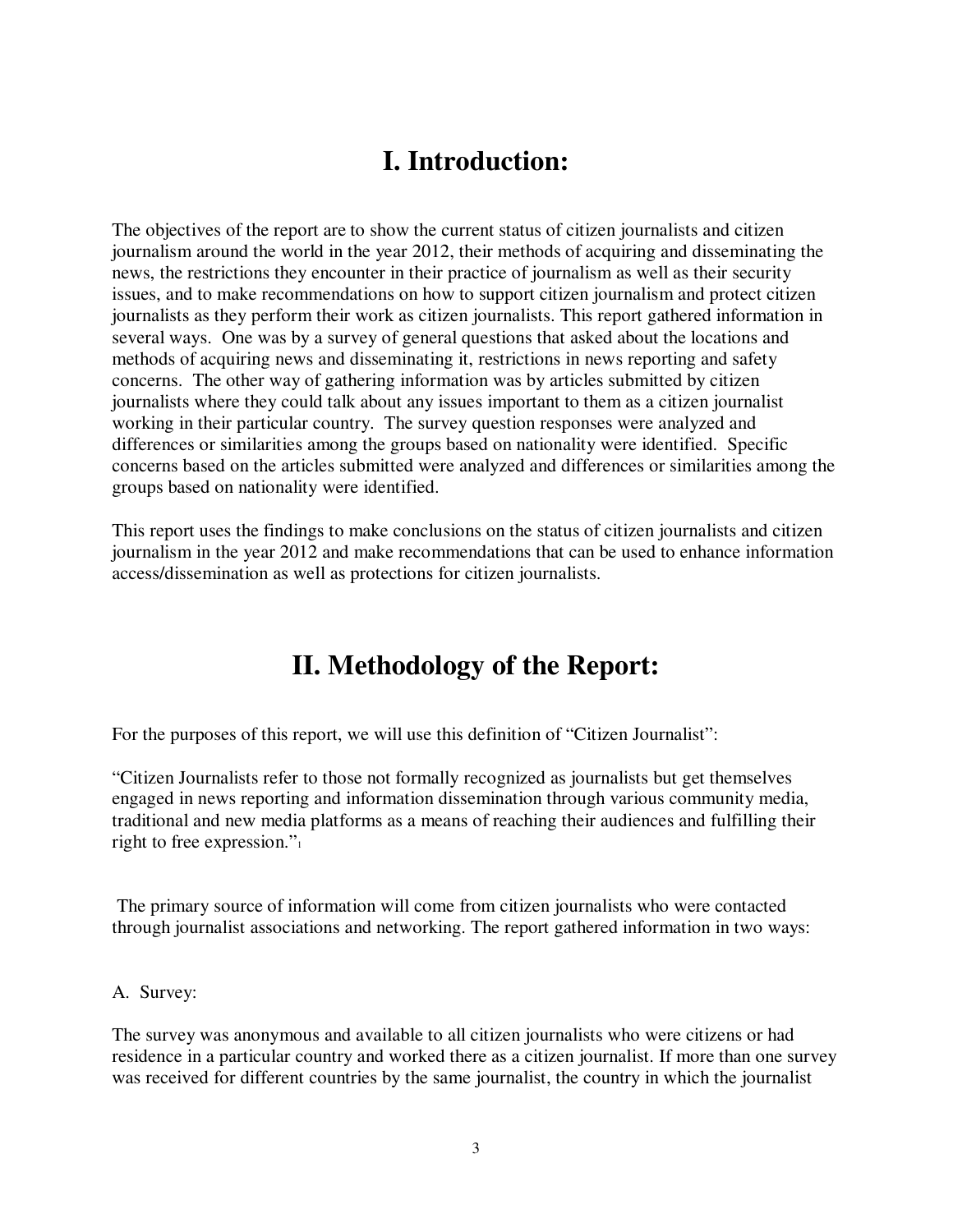was most familiar was kept and the other discarded. The survey asked twenty six questions about general information, methods of acquiring news and disseminating it, and safety issues:

- 1. General information:
	- Status as a citizen journalist
	- Experience
	- Gender
	- Age
	- Occupation
	- Education
	- Support
	- Hours per week
- 2. Acquisition of the news:
	- Method of reporting
	- Barriers to news events
	- Problems with internet blocks or censorship
	- Restriction on recording events
- 3. Dissemination of the news:
	- Method of dissemination
	- Internet dissemination
	- Problems with internet blocks
	- Censorship laws

### 4. Security:

- Fear of police
- Fear of the government
- Fear of organized crime
- Fear of religious retaliation
- Effects of fear on news reporting
- Precautions taken at news events
- Arrest/detention or injury of citizen journalists
- B. Articles on citizen journalism:

The other way of gathering information was from articles written by the citizen journalists themselves where they can talk about issues important to them in citizen journalism. A selection of articles are presented in this report that were sometimes filed with the surveys as the optional article submission. The articles were a way of addressing anything that was not addressed in the survey or concepts the citizen journalists wanted to expand on.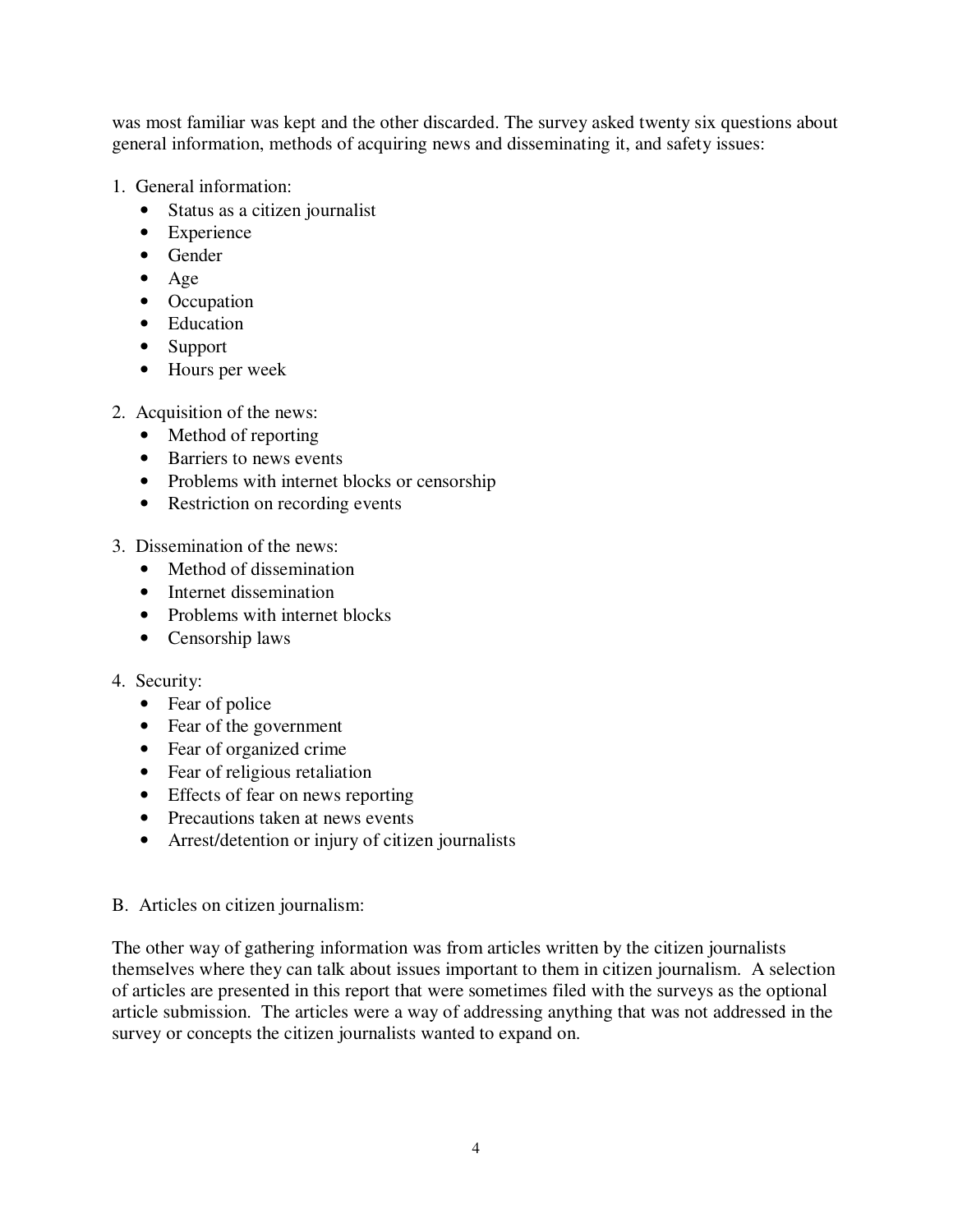## **III. The Results:**

Survey size: 131 responses (one survey per individual).

Our survey has a margin of error of 8.7% and that means that if you ran that survey 100 times asking a different sample of people each time - the overall percentage of people who responded the same way would remain within 8.7% of your original result in at least 95 of those 100 surveys. Our sample size is only pertinent to the global activities of journalists as the distribution was global in nature and the sample size relatively small. We can make guarded remarks regionally about citizen journalism but really can't say anything with accuracy about individual countries as the survey samples are not large enough to be statistically significant. The survey was conducted in English which meant there was limited participation in countries where English was not their first language.

Distribution: Global – Countries Involved:

Amsterdam (1) Armenia (1) Australia (1) Argentina (1) Austria (1) Belgium (1) Brazil (3) Canada (20) China (4) Congo (1) Cuba  $(3)$ Dominican Republic (3) England (4) Egypt  $(1)$ France (4) Germany (6) Greece  $(2)$ Greenland (1) Guyana (1) Hong Kong (3) India (2) Indonesia (1) Iran  $(1)$ Ireland (2) Italy  $(5)$ Jamaica (2)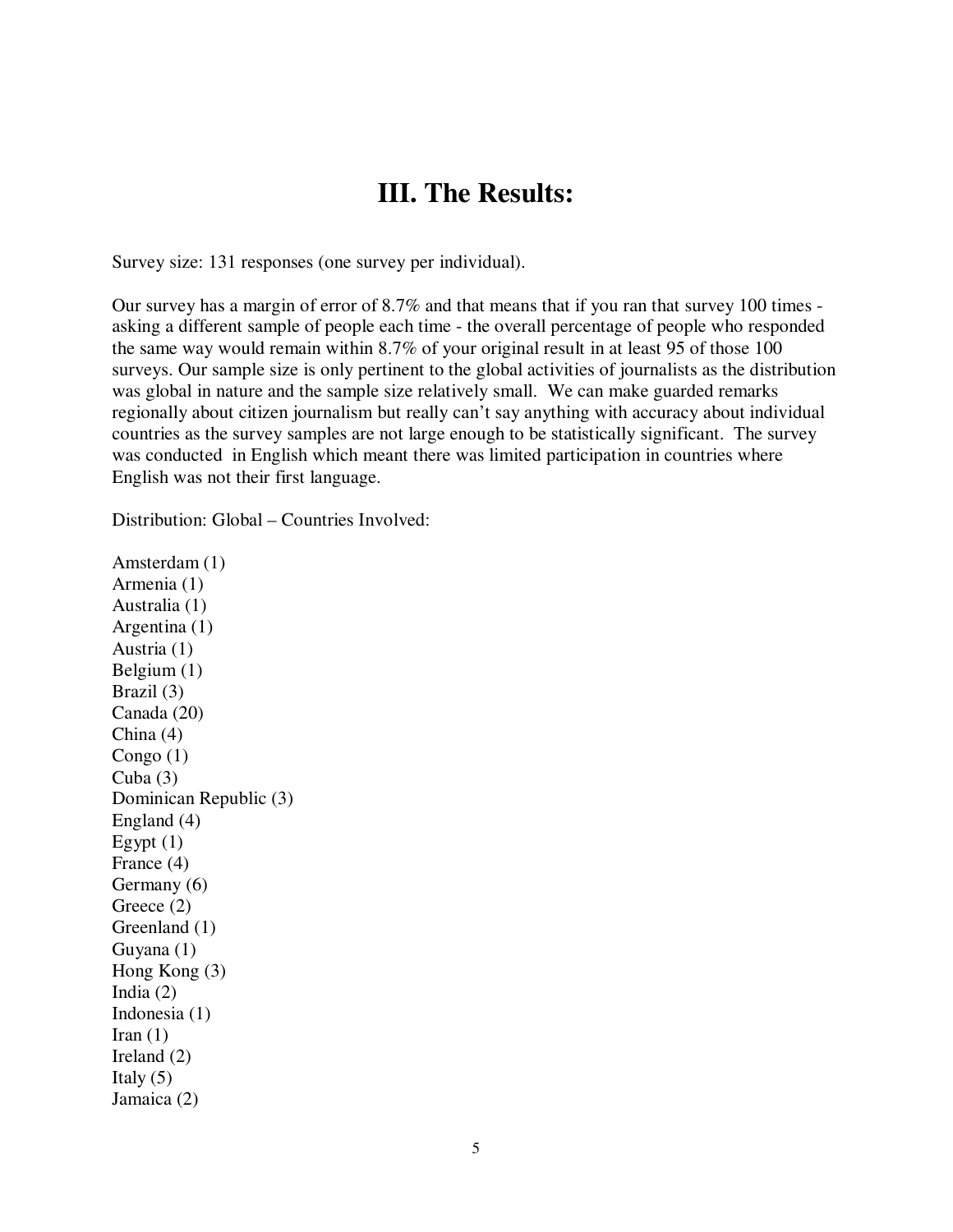Japan (3) Kenya (2) Kuwait (1) Malaysia (1) Maldives (1) Mexico (2) Morocco (1) Netherlands (1) Nigeria (1) Pakistan (3) Peru (1) Philippines (2) Poland (2) Portugal (2) Russia (2) Saudi Arabia (1) Scotland (1) South Africa (2) Spain (2) Sri Lanka (2) Switzerland (1) Tanzania (1) Thailand (1) Trinidad and Tobago (2) Turkey (1) Ukraine (1) United Arab Emirates (1) United States of America (12) Venezuela (2) Yugoslavia (1)

Results: The Survey

### **1. General Information:**

Are you a professional journalist (majority of income is derived from journalism)? 98.5% stated they are not professional journalists and therefore citizen journalists. Only 1.5% of respondents indicated that they made their living from money earned as a journalist.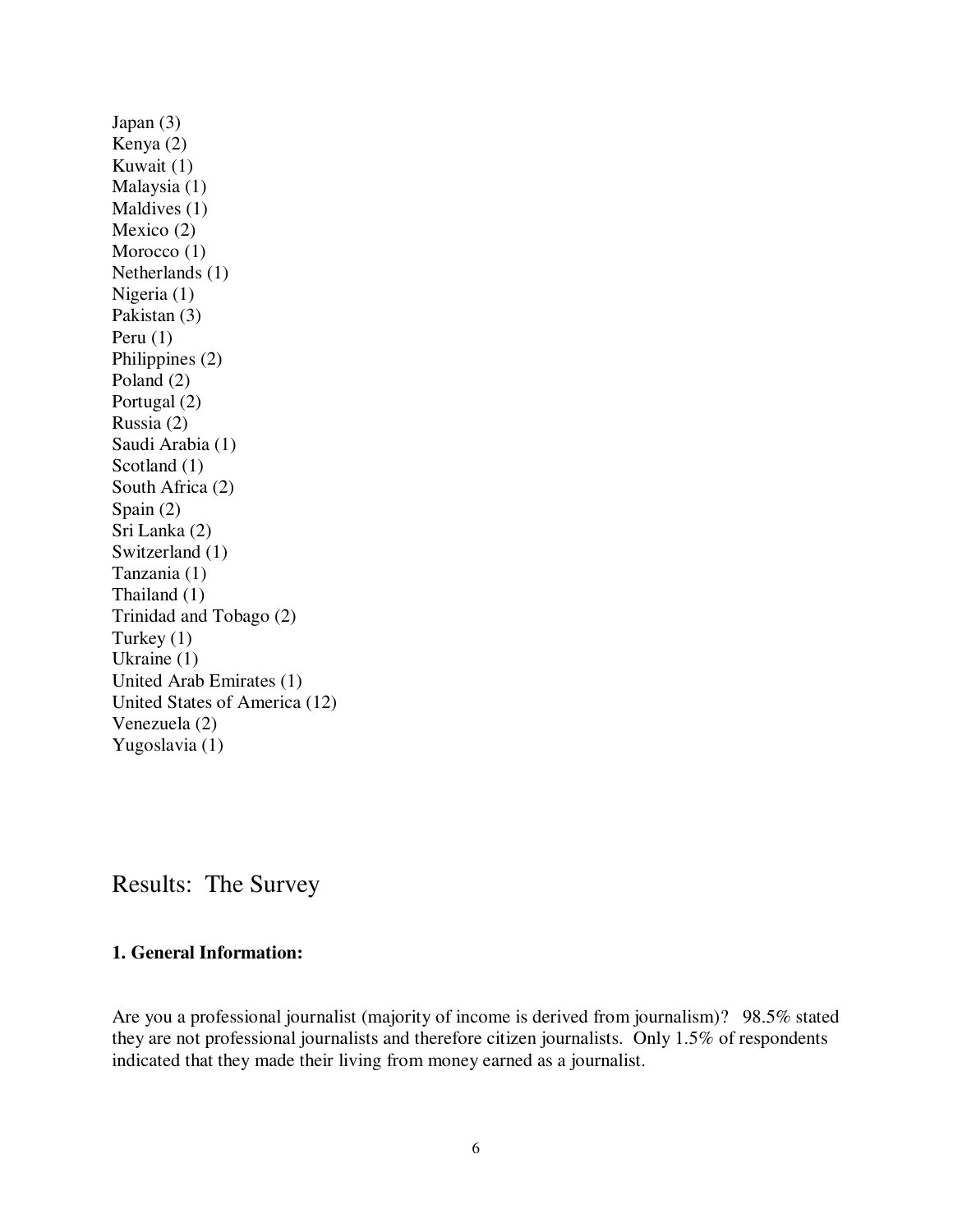How long have you been a citizen journalist? 85.5% of the respondents reported less than a year. 13% reported experience of one to five years. 1% of respondents had five to ten years experience and 1% had over ten years.

Are you male or female? The actual figures were 58% male responses and 42% female responses.

How old are you? 66.5% of respondents indicated an age between eighteen to thirty years old. The second largest group was thirty to forty five years at 19% of respondents. 13% of respondents were in the forty five to sixty year group and only 1.5% were over sixty years of age. There were no respondents (0%) in the under eighteen year old group.

What is your current occupation? The largest group were students at 34% of respondents but were closely followed by office/administration employees at 32%. Next were laborers at 15% of respondents and business people/self-employed individuals at 8%. The unemployed came in at 6% of respondents with managerial at 2% and professional at 3%.

Level of education attained? College diplomas were the largest group with 45% of respondents followed by university degrees at 26% and high school diplomas also came in at 26%. 2% of respondents had a master's degree and no respondent had a doctorate degree (PhD). 1% of respondents had less than a high school diploma.

Are you associated, in any way, with traditional news organizations (like a "stringer," etc.)? Only 2% of respondents indicated some association with traditional news agencies. So 98% are on their own to report the news.

 Even if it is not your primary employment, do you receive compensation for any of your journalistic efforts? 98% of citizen journalists get no remuneration for their work. Only 2% of respondents got any monetary compensation for their journalism.

How many hours per week do you spend on citizen journalist work? Eighty one percent (81%) spend less than one hour per week on journalism. The next largest group of citizen journalists worked one to ten hours a week (17%). Only 2% of respondents worked ten to twenty hours per week and no (0%) respondents worked twenty to forty or over forty hours per week.

### **2. Acquisition of the news:**

Which method do you use most in gathering your news? 96% indicated physical attendance at news events as the most used method of news reporting. Two 2% of respondents used traditional broadcast media and 2% got their news from the internet.

Does your status as a citizen journalist hinder your ability to acquire news information? The status of being a citizen journalist hindering news gathering ability had "somewhat" as the most indicated response at 59.5% of respondents. Next was a tie between "no" hindrances and "often"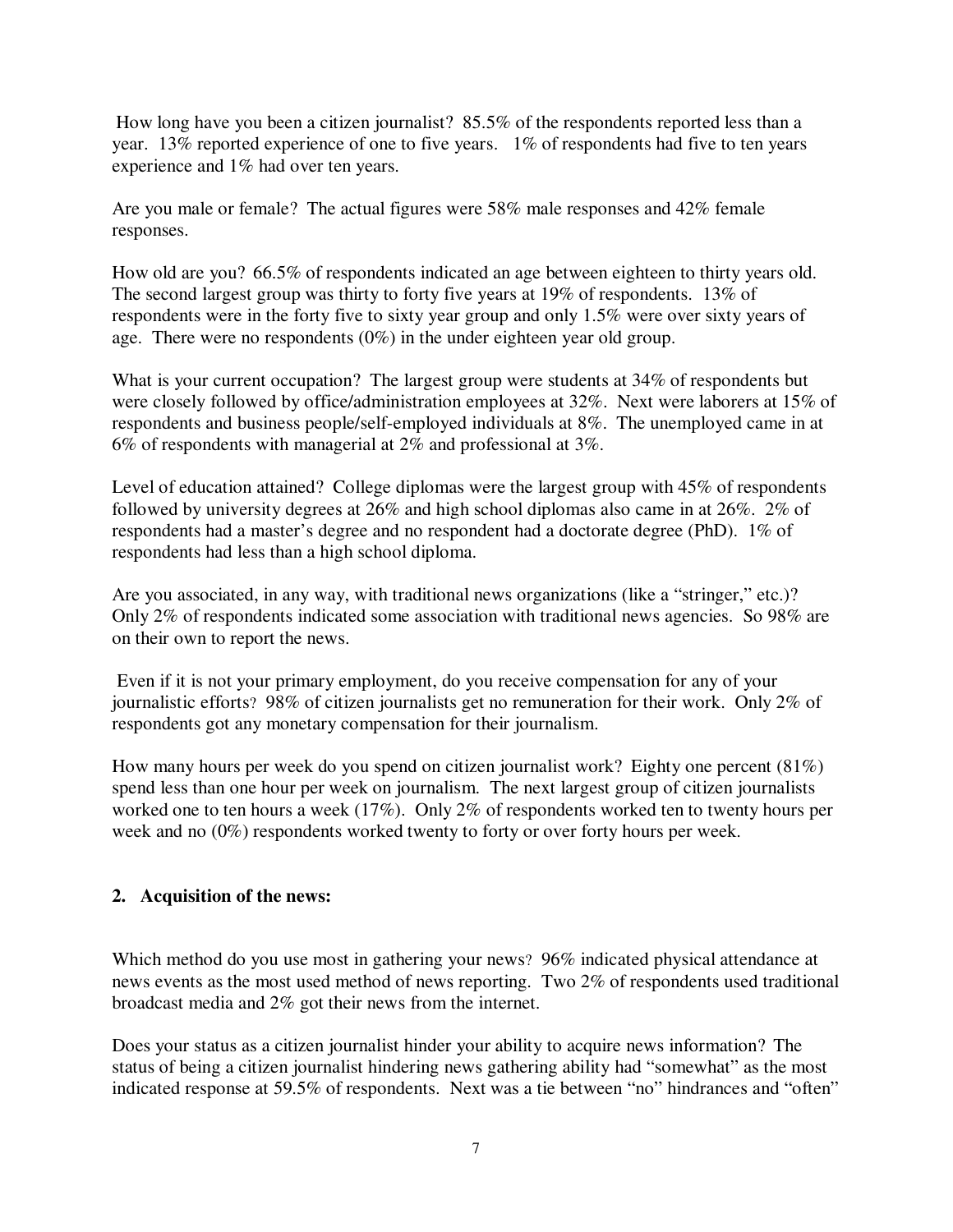each having 19% of the respondents. 2.5% of respondents noted that their status as a citizen journalist was hindered all the time.

Is your ability to gather information restricted by internet blocks by the government? Restrictions because of internet blocks on gathering news had 86% of respondents saying "no" with 5% saying "sometimes." 6% of respondents said "often" and 3% said "yes, all the time."

At newsworthy events, is your ability to videotape, photograph, or audio record restricted or prohibited by the authorities? No restrictions were the most common response at 72%. Next was "somewhat" at 16% of respondents with "often" at 10% and only 2% said "yes, all the time."

### **3. Dissemination of the news:**

How do you predominantly disseminate your articles or commentary? Most popular method of dissemination was the internet at 96% of respondents. Newspapers and newsletters came in at 1.5% of respondents along with community meetings at zero (0%) and other types at 2.5%. Community/college radio or television had zero (0%) responses.

If the internet is used, what is your primary website or internet tool used to disseminate information? Email was most popular at 31% of respondents. This was followed by the personal blog at 27% of respondents. Next was the personal website at 13% of responses. Social media sites came in with Facebook.com at 10%, Twitter.com at 7.5%, and Youtube.com at 6% of respondents. Other social sites had 5.5% of responses.

Is your ability to disseminate information restricted by internet blocks by the government? Problems with internet blocks were mostly not a problem with 88% reporting their ability to disseminate news was not affected by internet blocks. 4% of respondents reported that sometimes they had problems and 5% reported that internet blocks affected them often. 3% of respondents reported that internet blocks restricted the dissemination of their information all the time.

Are there any censorship laws in your area that hinder your freedom in journalism? Of the 131 respondents, 88% said there were no censorship laws that hindered their freedom in journalism. 12% of the respondents reported "yes."

### **4. Security:**

Do you fear for your safety because of the police presence at events? Most common reply was "somewhat" with 44% of respondents. "No" fear of police at events came in second at 31.5% of responses. "Often" was third at 17.5% of respondents and "all the time, a major concern" had 7% of the responses.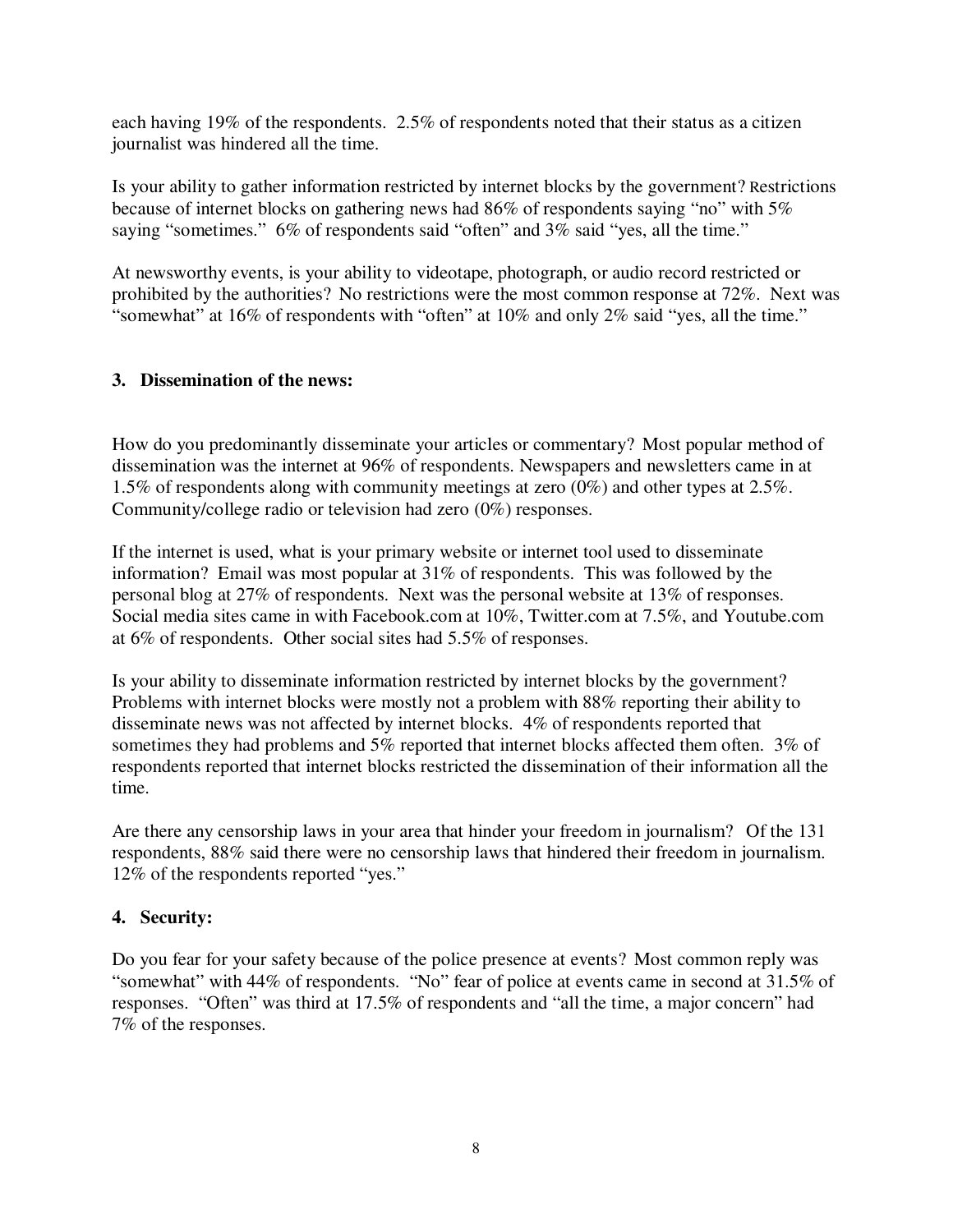Do you fear for your safety in newsgathering because of your government? Largest response was "no" fear of their government with 62.5% of responses. Next was "somewhat" with 25% of responses. "Often" had 8.5% of respondents and "all the time, a major concern" had 4%.

Do you fear for your safety in newsgathering because of corruption or organized crime? The largest response was "no" fear of organized crime with 62.5% of the surveys. Next was "somewhat" with 23% of responses. "Often" had 7.5% of the respondents while "all the time, a major concern" was 7%.

Do you fear for your safety in newsgathering because of social or religious concerns? 66.5% of the responses were "no" fear of religious retaliation. Next was "somewhat" at 26% of respondents. "Often" was at 7.5% of the respondents and "all the time, a major concern" was  $0\%$ .

How do you react to fears or obstacles in your work as a citizen journalist? "Avoid the news events" had the largest response at 47%. Next up was 37.5% of the respondents that said "no effect" and disregarded their fears. 15.5% of the respondents said they would continue but take precautions.

Do you take any measures to protect yourself as you perform your work as a citizen journalist? Largest response was "no" at 88.5% of the responses and "yes" at 11.5%.

Have you ever received threats or were intimidated or pressured in any way due to your work as a citizen journalist? Largest response was "no" at 91% and "yes" with 9% of respondents.

Have you ever been arrested or detained covering a newsworthy event as a citizen journalist? 98.5% of the respondents said "no" to having been arrested or detained. Only 1.5% of the respondents answered "yes."

Have you ever been beaten or injured by authorities while covering newsworthy events as a citizen journalist in your country? 95.5% of the respondents answered "no" to the question of whether they had ever been beaten or injured by the authorities while covering newsworthy events. 4.5% of the respondents reported that they had been beaten or injured by the authorities while covering newsworthy events.

## Results: The Articles

There were many articles and comments submitted with the surveys but unlike the strict rules governing the surveys we can use the articles and comments that we received whether the surveys were discarded or not. We have included a selection of the articles from as broad a selection around the world to give a diverse and more personal look into the world of citizen journalism.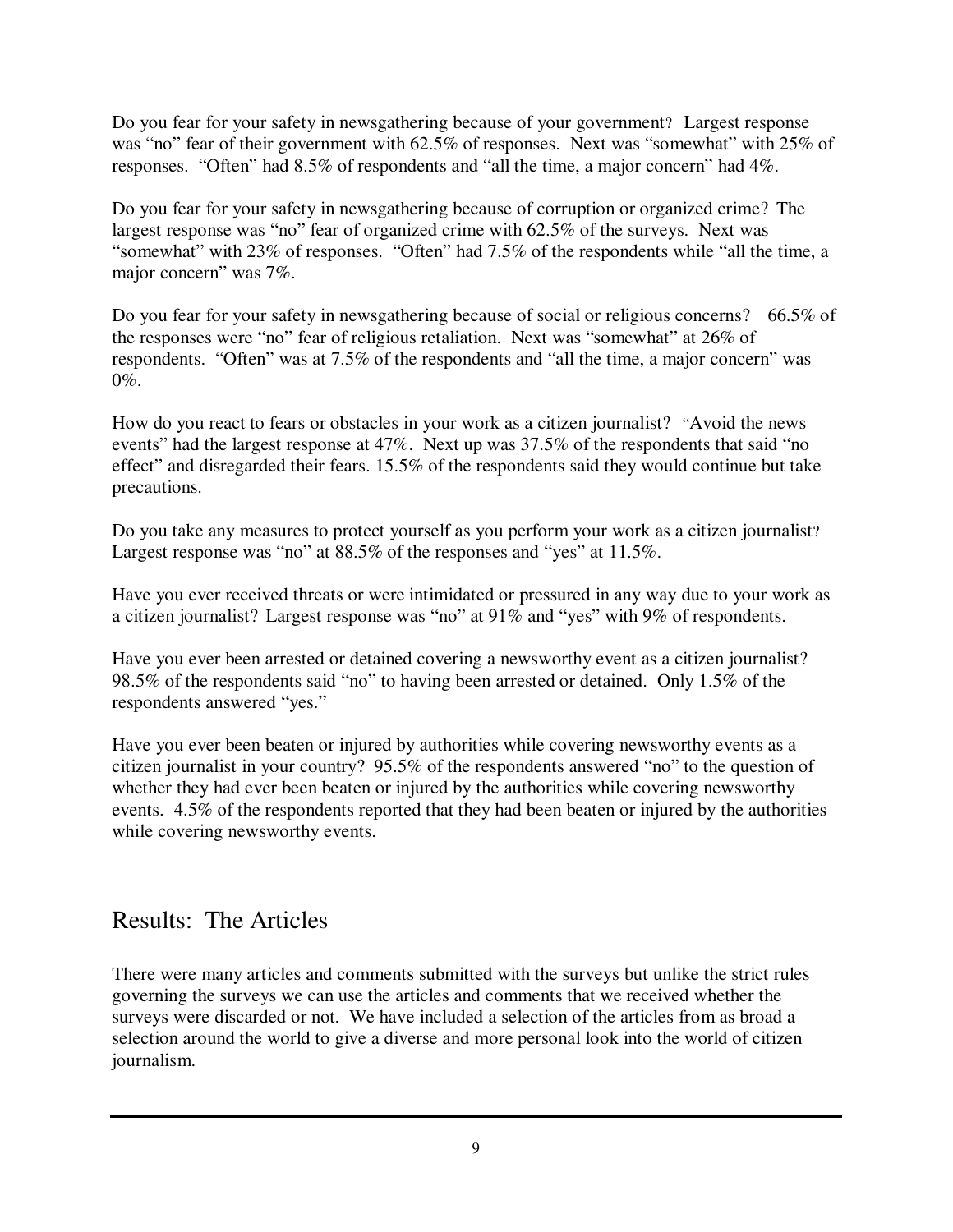## Citizen Journalism in Canada

### By Rick Miller

Canadian journalism is at a crossroads. While technology has progressed to the point where it is possible for the citizen journalist to inexpensively broadcast globally in an instant, there are still many barriers that inhibit the free flow of information that are simply unacceptable in a modern democracy.

As an independent journalist covering the student protests in Quebec, some of the largest popular demonstrations in Canadian history, I experienced some of the abuses suffered by traditional and independent journalists alike.

Working journalists, obviously identifiable with credentials visible and carrying broadcast equipment were beaten, hit with batons, pepper sprayed and unlawfully detained. News crews were directly targeted by police forces. I was personally taken into custody while in transit, transported to a police station and was physically forced into painful stress positions, being forced face down to the ground and having my arms extended backwards to unnatural degrees. Police confiscated my press pass and notebooks, and harassed and intimidated my contacts.

While researching other stories of importance regarding public health and safety issues such as environmental health and climate change, booking interviews with the relevant public official of Government of Canada officials or scientists was extremely difficult at best. In one instance taking over three months to get an interview with Health Canada, well after the incident had occurred. Eric Pellerin, chief of Health Canada's radiation surveillance division himself later remarked: "The communication aspect could be improved."

Regardless, media relations teams require a list of all questions in advance, effectively turning interviews into verbal press releases that strictly adhere to a script; giving an impression of information and perception control rather than transparent accountability from public institutions.

Another challenge is the funding model. Absent a larger umbrella organization to assist with sponsorship and reluctance for advertisers to fully leverage new media, many citizen journalists are forced to rely on donations or "out of pocket" payment of expenses, dramatically decreasing their potential to properly research and present a story.

It is my hope that we can overcome these challenges and successfully transition to an even playing field. With forward thinking policy implementation supporting the protections of journalists and accessible funding sources, member nations can all greatly benefit from the shift towards citizen and independent media.

**\_\_\_\_\_\_\_\_\_\_\_\_\_\_\_\_\_\_\_\_\_\_\_\_\_\_\_\_\_\_\_\_\_\_\_\_\_\_\_\_\_\_\_\_\_\_\_\_\_\_\_\_\_\_\_\_\_\_\_\_\_\_\_\_\_\_\_\_\_\_\_\_\_\_\_\_\_\_**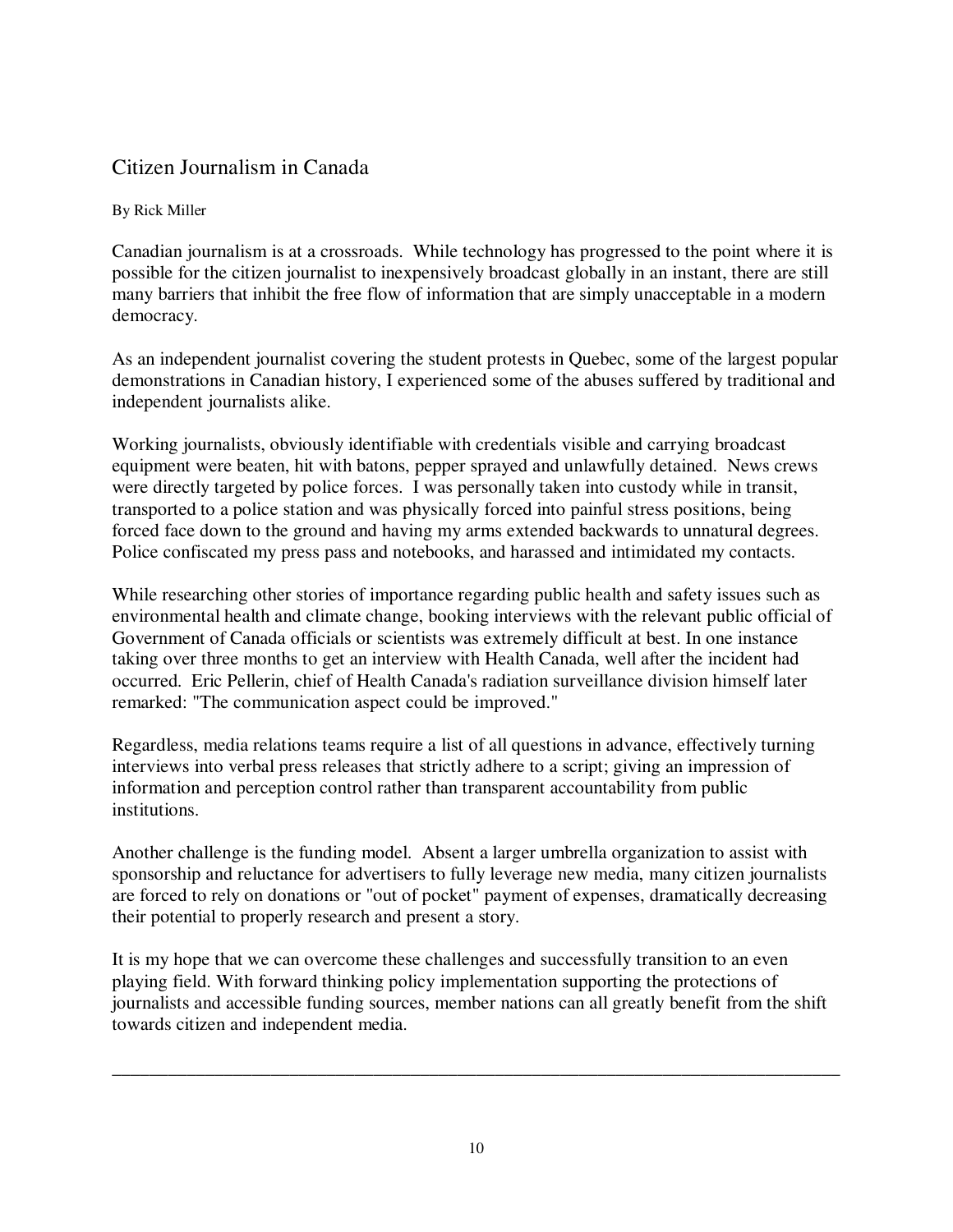## Citizen Journalism in Slovakia

#### By Akintayo Olugbenga Adewale

The rise of new media technology such as the Facebook, Twitter, CNN iReport, Youtube and the prevalence of cell phones, digital cameras and so on have brought citizen journalism closer to the people of Slovakia. One interesting thing about being a citizen journalist is that one does not have to be a trained journalist to be involved in citizen journalism as it is enough to have a penchant for information gathering and dissemination. To borrow from Mark Glaser, "the idea behind citizen journalism is that people without professional journalism training can use the tools of modern technology and the global distribution of the Internet to create, augment or fact check media on their own or in collaboration with others".

Here in the Slovak Republic though, the concept of participatory journalism is not a new one even though it is not yet well organized. Citizens without any formal training in journalism write for online forums, discuss national issues, politics, religion and economy among other subjects. Unlike in Nigeria (my home country where I come from), the explosion of all sorts of photographic cameras, video recording devices, mobile phones and appliances of all sorts has brought just a little change to the way citizens get involved in the newsgathering and dissemination process. Slovaks are a little bit relaxed when it comes to participatory journalism. In my opinion, this could be due to (among many other reasons) the fact that the nation was closed for many years under communism. The people were led by communist regimes under the old Czecho-Slovak pact and were 'forced' to always be in silence. The scar of communism, I believe, still remains fresh in their memory such that harnessing the power of the social media in bringing about desired change even in situations where violence has not been effective is not as common as it ought to be. This I believe partly explains why when a black man like me goes into the streets to cover events and ask for interviews, most people get shocked and look like - ARE YOU A JOURNALIST? Seeing a person of colour at polling booths during an election with a camera or mobile phone recording and asking questions looks so strange to the majority of the people here. The Slovaks themselves do not expect to see non-journalists (whether white or not) taking up the roles of journalism.

Be that as it may, Slovaks and other foreign nationals living in this country are being bitten by the bug of "we journalism". There is a gradual increase in citizens' participation in journalism especially with the introduction of CNN iReport. Information is gathered, processed and reported on Facebook, Twitter, Youtube, etc. The people here are beginning to see the mainstream media as part of the old communistic system. There is a slow but steady increase in the number of people taking the profession of journalism into their own hands without necessarily going to a journalism school to learn the "5W's and H" of news writing and reporting.

\_\_\_\_\_\_\_\_\_\_\_\_\_\_\_\_\_\_\_\_\_\_\_\_\_\_\_\_\_\_\_\_\_\_\_\_\_\_\_\_\_\_\_\_\_\_\_\_\_\_\_\_\_\_\_\_\_\_\_\_\_\_\_\_\_\_\_\_\_\_\_\_\_\_\_\_\_\_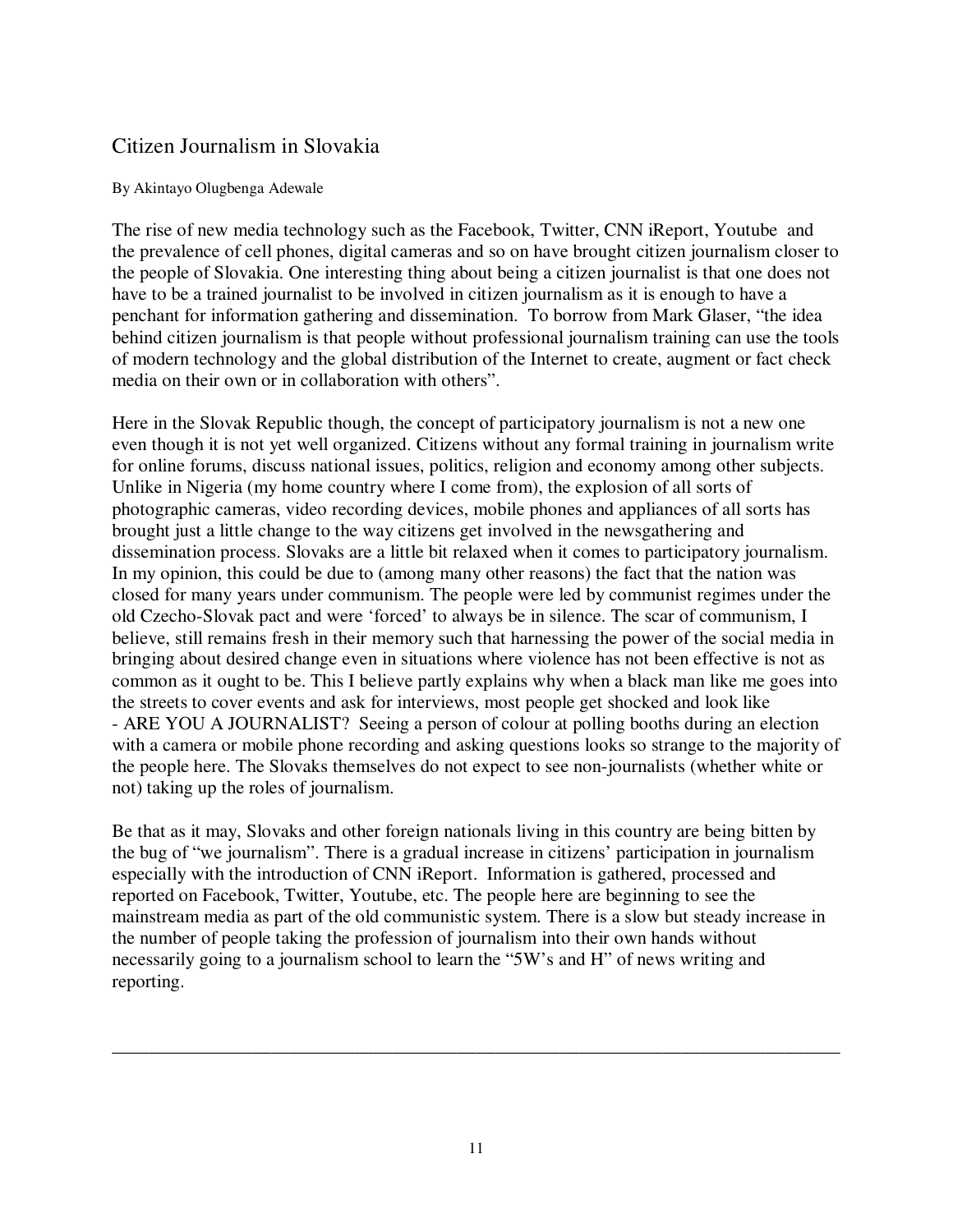## Citizen Journalism in India

#### By Krishna Mohan

Citizen Journalism in India is an outcome of modern technology playing a vital role in empowering people especially the poor and impoverished lot in raising their problems and issues which hitherto suffered government neglect and indifference. It is at its nascent stage and is gradually developing as an alternative to the media conglomerates in print and electronic media which work under pressure to cut costs and as well to show higher incomes and ratings to satisfy the investors. In such a situation the interests of the common man has no place in this dispensation. Be that as it may, issues at the grass roots do not get the requisite attention from the main stream media. At this juncture independent free lance journalists, RTI activists come to play an important role to bridge the yawning gap.

Citizen Journalism right now finds a small and insignificant slot in television channels where in citizens are given an opportunity to focus on local issuer's problems and grievances confronting the local populace but is not an alternative to traditional journalism whose advocates ridicule citizen journalism as lacking in quality and professional reporting. Whatever may be the cause it has given an opportunity to the common man and poor sections of society in the far flung isolated tribal and low literate regions to utilize the smart phones and computers to gain access and connectivity to powers that be which would not have got the attention of the main stream media. Local issues like shut down of schools, depriving the children of education and nutrition have been highlighted through citizen journalism besides focus on lack of socioeconomic development and neglect by government and economic exploitation has garnered attention through this medium of journalism.

The anti-corruption movement of Anna Hazare and black money issue raised by Baba Ramdev are all telling reminders of the power of citizen journalism. The casual attitude of taking things easy has been given a go by and youth today needs a revolutionary change. Social problems, issues, severe poverty, malnutrition, women subject to domestic violence and rape, and other manifold issues has been powerfully projected and raised through citizen journalism which is being recognized as a powerful force in the nation today.

\_\_\_\_\_\_\_\_\_\_\_\_\_\_\_\_\_\_\_\_\_\_\_\_\_\_\_\_\_\_\_\_\_\_\_\_\_\_\_\_\_\_\_\_\_\_\_\_\_\_\_\_\_\_\_\_\_\_\_\_\_\_\_\_\_\_\_\_\_\_\_\_\_\_\_\_\_\_

## Mobile Revolution in Kenya

#### By Carol Omadie

Citizen Journalism in Kenya is "ripe" with the "Mobile Money system, which has changed how people send, receive and save money, a concept that's currently being replicated by many other countries." says Mr. Dicken Olewe of The Star Newspaper in Kenya (3 September 2012). "Concurrently, the mobile phone is leading another revolution: how people consume, share and interact with news." he said. The various mobile money systems in Kenya are M-Pesa, (Pesa is Kiswahili word for money), Pesa Mkononi, Pesa Pap and Yu cash.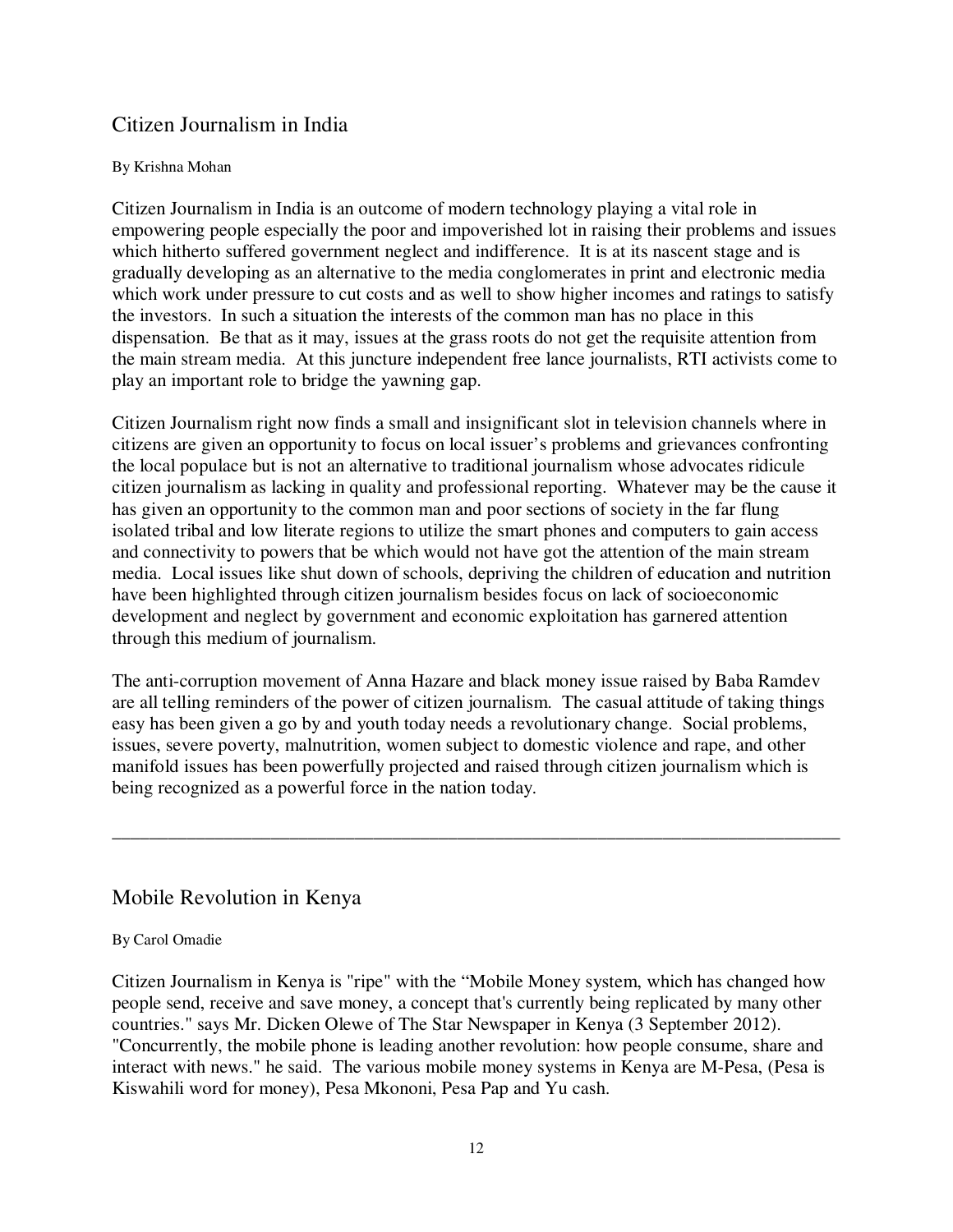In Kenya smartphones are becoming cheaper and accessing the internet is becoming more affordable, allowing people to engage more in social media platforms. Kenyans are able to make video calls through Skype or voice calls with Viber at the same subscription rate without extra charge. Other social media applications such as BBM for Blackberry, Whatsapp, Facebook, Twitter and other messengers like Yahoo, Gmail and Hotmail, are also used to broadcast news as they happen and share with the local media or post in the blogs.

Figures from Communication Commission of Kenya (CCK) in July 2012 indicate that mobile ownership continues to rise. About 98.8% of internet access in the country is through mobile phones and 74% of the population owns a mobile phone. The arrival of the iPad is here and citizens use this to disseminate information of interest to the public before it appears in the print media.

The Android application allows citizen journalists to easily upload their news reports to a dedicated website where readers can view the entire stream of content, or filter stories according to various categories and regions. This application enabled me to cover an accident of one of the 10 fleet of vehicles we were traveling with from Bukoba, Tanzania on July 2nd 2012 along Mai Mahiu – Narok Road at dawn around 6.00 am. Mr Eluid Mikia, the car owner and the other 3 passengers were unhurt and the insurance has compensated him.

Kenya has developed a platform to promote citizen journalism with the help of World Association of Newspapers and News Publishers (WAN-IFRA's) Mobile News for Africa Grant and Training Scheme by The Star journalist and web administrator, Mr Dicken Olewe.

In the incident of witchcraft from my village, Ogada in Kisumu – Western Kenya we were able to take photos and upload to relatives in Diaspora the same minute as the fire was still burning. Mr Bonga was stoned to death and his house burnt down in 2011 because villagers claimed he was involved in witchcraft and kills young kids. A girl was found near his maize plantation after missing for couple of days and he has been a suspect for years. He lives just 1 km away from our home so I captured the scene and got a story out of it.

There are very many opportunities for citizen journalists as the Mobile News for Africa is part of a strategic partnership between WAN-IFRA and (SDID) to advance media development and press freedom worldwide. In Nairobi alone, citizens are updated with traffic situations on the road through the product of citizen journalism.

\_\_\_\_\_\_\_\_\_\_\_\_\_\_\_\_\_\_\_\_\_\_\_\_\_\_\_\_\_\_\_\_\_\_\_\_\_\_\_\_\_\_\_\_\_\_\_\_\_\_\_\_\_\_\_\_\_\_\_\_\_\_\_\_\_\_\_\_\_\_\_\_\_\_\_\_\_\_

## Citizen Journalists in Brazil

### By Marta Ferreira

Citizen Journalism is also known as Collaborative Journalism, Journalism or Journalism Democratic Street. Its concept is based on ordinary citizens, without journalistic training, participating actively in the process of collecting, reporting, analyzing and disseminating news and information.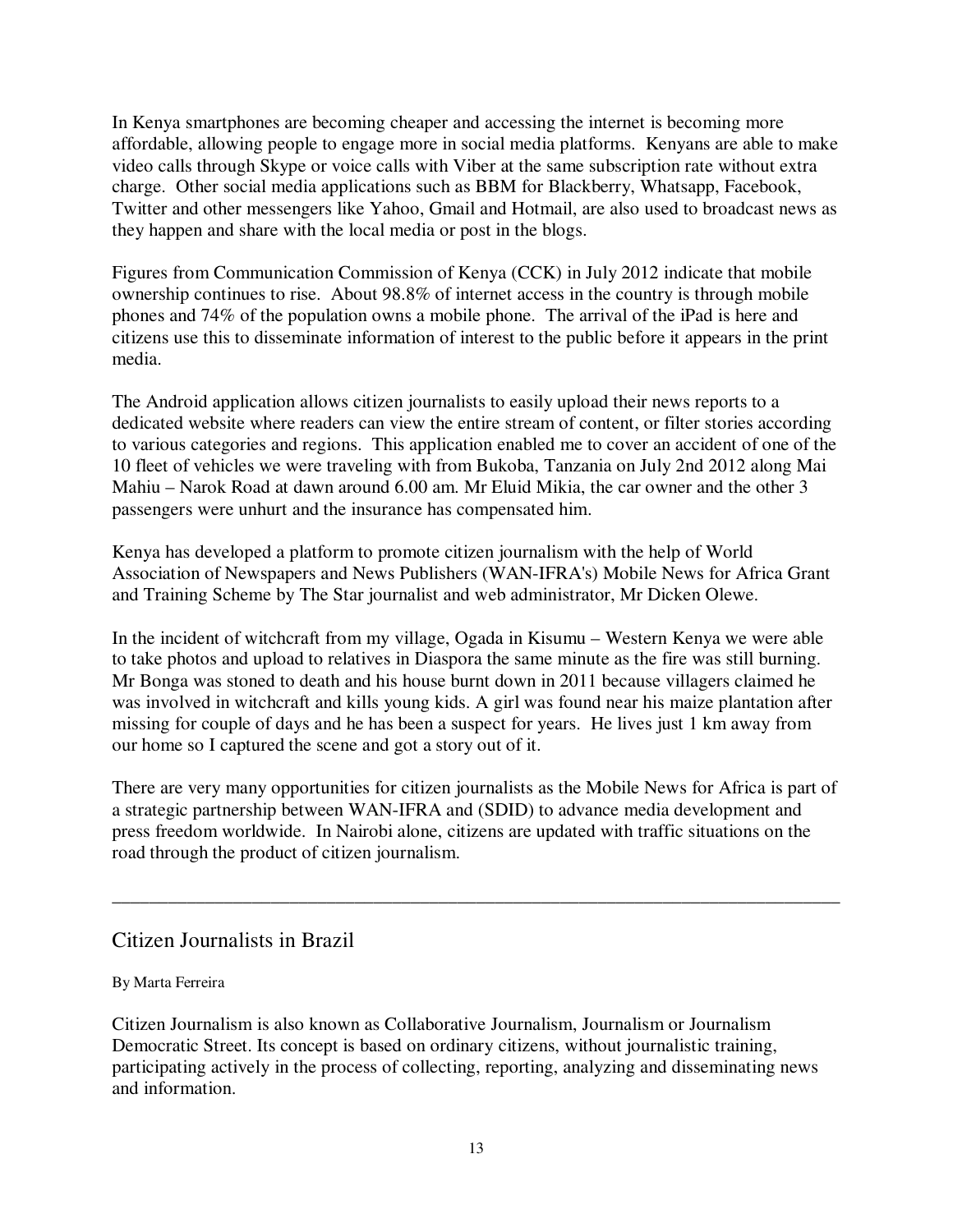One of the main concepts behind citizen journalism is that reporters and producers do not have complete knowledge about a subject. Collectively, the audience knows more and has more information on the subject. The great traditional media are trying to take advantage of the knowledge of your audience through comments or through the creation of databases of citizen journalism or news sources. Ordinary people began to determine what is discussed in society. We have cases here in Brazil, businesses hiring bloggers to disclose photoblogs in the company's products. The matters discussed in blogs, are issues related to day-to-day living, such as rainfall, relations with the government, unemployment, etc. There is no clear intention to remedy the agenda; the purpose of the citizen journalist is getting information from community to community. In turn, the term popular communication has a wide range of understandings: the information from the leftist revolutionary movements, even newspapers "sensacionalistas". There, they necessarily concern themselves with the distinction between citizen-journalist/citizen journalist, but it demonstrates the idea of forming an agent authorized to speaking communities, expressing or selecting what is most authentic in the field.

But it is important, in any case, here to emphasize the sense of agency and the aspect of accountability, which points to citizen journalism, encouraging activism and participation. Finally, citizen journalism provides a closer relationship between the journalist and the consumers of information content in a scaled-down, almost "intimate form". Not only by the proximity between the real experiences of the sender and receiver, but by the content posted.

### Citizen Journalism in Pakistan

#### By Muhammad Ather Khurram

There is no doubt that citizen journalism is rising, it is necessary for a country like Pakistan and social media and blogs have played a major role in journalism. Especially for the dissident discourse of the youth, the internet has proved to be the safe haven where questions over orthodox and traditionally established notions could be asked without fear of a violent backlash so citizen journalists are more vocal where as professional journalists are more resourceful. Citizen journalists are neither regular journalists and nor do they achieve the basic education of journalism and proper experience in that field. Also they are not on the payroll of newspapers and channels nor attached to them in a proper way. Even they themselves don't always have an idea if what they are doing is journalism or not. Usually such people are political or social workers or people having literary sense. They themselves inform newspapers about the incidents of their areas; make telephone calls, send fax on their own expense, reach the newspaper office using their own ride and inform them about the important situations and incidents causing tension for themselves and their habitation. But at the same time such information is also the news for newspapers and newspapers are incomplete without this news. Such people inform police and emergency services immediately in case of any accident and then also inform newspapers about it. Social media has transformed the debate around democracy and access to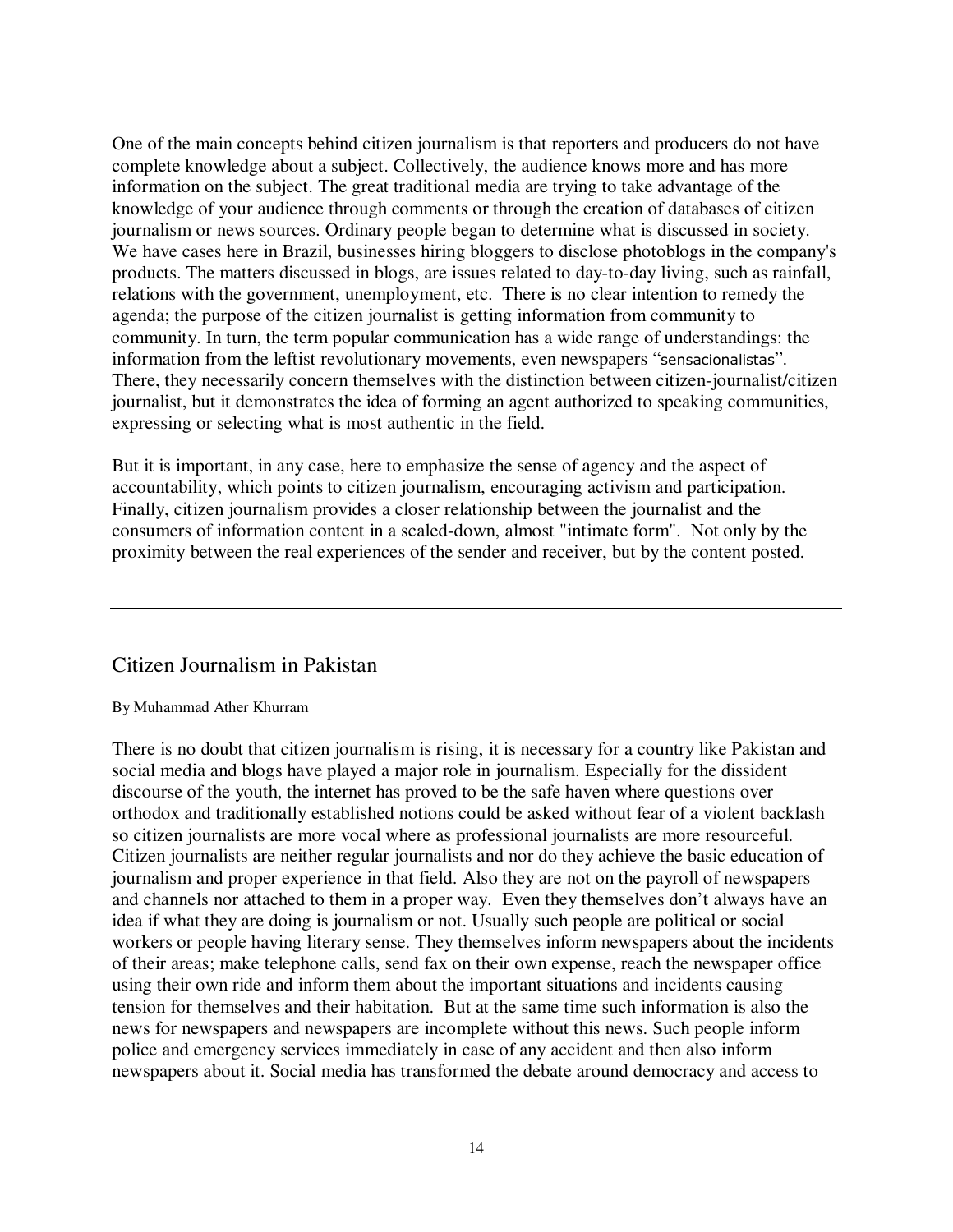information in Pakistan by giving citizens and activists the power to write about topics that are impossible to cover in the traditional media.

In Pakistan PEMRA (Pakistan Electronic Media Regulatory Authority) has been established under PEMRA Ordinance 2002 to facilitate and regulate the private electronic media. It has a mandate to improve the standards of information, education and entertainment and to enlarge the choice available to the people of Pakistan including news, current affairs, religious knowledge, art and culture as well as science and technology. Recently a newly launched TV channel "Hero TV" announced that famous model Veena Malik will host a religious program, on this issue Pakistani citizens by social media condemned the channel and reported to PEMRA and you can see by this link (http://www.pemra.gov.pk/complaints/) that in July 2012 there is 3641 complaints against that TV channel. You can also see the complaints against all TV channels and this is the first step, so there is no doubt that citizen journalism is rising in Pakistan.

Citizen journalists providing news and sometimes exclusive stories of great importance to newspapers and channels without any journalistic concern and financial benefits are practically meant as a backbone for media. Some Pakistani news channels like "Dawn News", "SAMMA News", etc. start citizen journalism on their website and invite people to send reports. This is a very good sign in Pakistani media and I think all Pakistani news channels and newspapers should give privileges to citizen journalists for their bright future.

# **IV. Discussion of Survey and Articles**:

Discussion based on the survey:

1. Demographics of a typical citizen journalist: Most citizen journalists identify themselves as citizen journalists (98.5%) and they know their status in the world of journalism. Citizen journalists describe themselves as amateurs in the truest sense doing it for mostly altruistic reasons and not for monetary payment. The gender responses were 58% male responses and 42% female responses with what looks like a slight tendency to males in Asia and Africa with an equal split in first world countries. In terms of age, the largest group was between eighteen and thirty (66.5%) followed by thirty to forty five (19%). This makes sense as people in that age group usually have a ready knowledge of computers and word processors and are competent at using the internet and its resources to perform their citizen journalism. The over sixty year old group with only 1.5% of responses was a shame as the retired are in the best position in terms of time and financial stability that they can concentrate on citizen journalism while the younger people have to work full-time to make a living as the money does not come from their journalism. Perhaps being unfamiliar with computers and the internet is the reason for the low participation rate in the elderly. Most citizen journalists will only spend one hour or less per week on journalism and most have been doing it for less than one year (88.5%). This does not mean that all these young well educated people just decided to become citizen journalists in the past year, but more accurately that citizen journalists have a high turnover rate. Citizen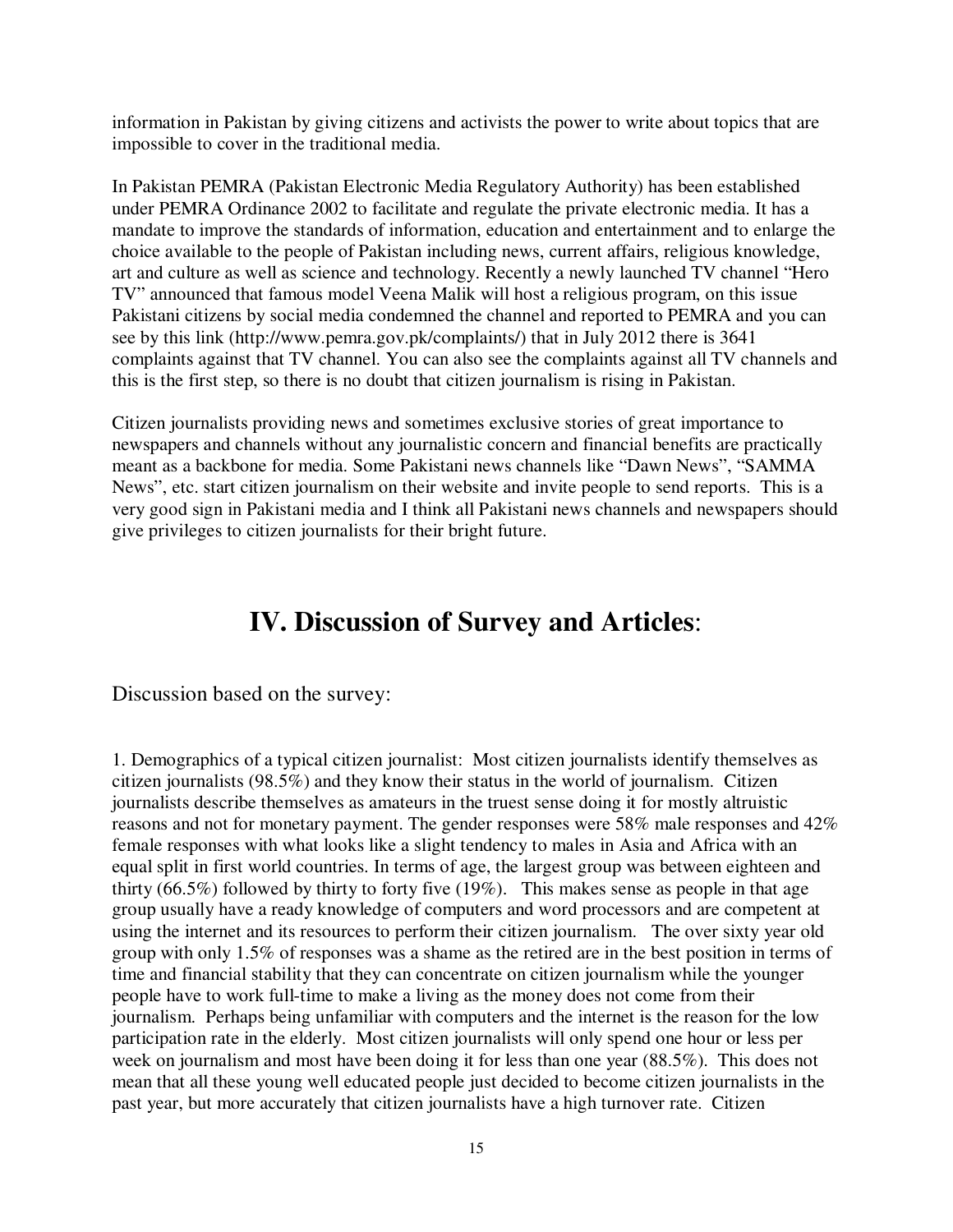journalists seem to get involved because of an issue or event they wish to report on and after it is done the interest dies or lessens in regularity. It could also be a bad experience reporting at an event as several respondents have mentioned in their surveys and comments or articles. A typical citizen journalist is usually a student (34%) or office worker (32%) with professional and managerial people very much in the minority. Why so low a number in managerial (2%) and professional (3%) occupations? Most likely because they simply do not have the time followed by negative influences on their careers covering controversial issues.

2. Outside support for a citizen journalist: A typical citizen journalist will have no support (98%) outside their personal abilities, equipment and finances. Very few are "stringers" (2%) working for a traditional broadcaster or newspaper. This means that citizen journalists have to finance everything from equipment to websites, travel expenses, and other necessary expenses. These expenses are covered by working jobs that are unrelated to journalism and to make matters worse some have to cut back on pay in order to cover an event. With a typical demographic in the eighteen to thirty age group and with no support from traditional media, time is very limited to report on events of newsworthy interest. Most do not have any formal training as a journalist and no real prior experience in acquiring news material from news events. Most programs in journalism are formal courses in colleges and universities aimed at full-time jobs in the broadcast or newspaper industry. Very few journalist associations give any support to citizen journalists.

3. How news information is acquired: Almost exclusively, newsworthy information is collected first hand, by actually being there (96%). With the ability to photograph and record in audio/audio-video and upload so quickly and easily onto social sites, citizen journalists can many times beat traditional journalism with breaking news stories. This makes citizen journalists "first responders" of actual photos and video at unexpected events, a valuable resource that could be used by traditional media. Citizen journalists are everywhere and their ability to get the news first is now unprecedented. The only caveat is that press releases and press events are still small and only reserved for traditional broadcast media. One of the most notable results from our survey is the lack of so called "bloggers" doing the survey and describing themselves as citizen journalists. The blogger usually gets many news items from other newspapers and the internet and so on, and this makes it possible for them to blog daily about events of interest to themselves. Citizen journalists seem to be more irregular in their news reporting; only posting material and content occasionally but with first-hand reporting. With a few exceptions citizen journalists are free to use the internet to gather and research for their journalism.

4. How newsworthy information is disseminated: The internet was the most popular choice (96%) because of the ease and low cost to use. It is very hard to be a citizen journalist without the internet as access to other media is cost prohibitive. As for the method of dissemination, email was the most popular (31%) and offered some identity protection for the original user if desired. What happens when the email is bounced around and where the media goes after that is another matter and may end up on social media sites under another identity. The bloggers were there but not as dominant as many would believe at 27%. Personal websites were third and will probably increase as the cost goes down. Social media websites were there but not as frequent as one might have thought with the top three being Facebook.com, Twitter.com and Youtube.com. Blogger.com was mentioned in the Philippines and Sina Weibo (weibo.com) in China. With regard to censorship laws, most are not hindered by them but some censorship laws do exist.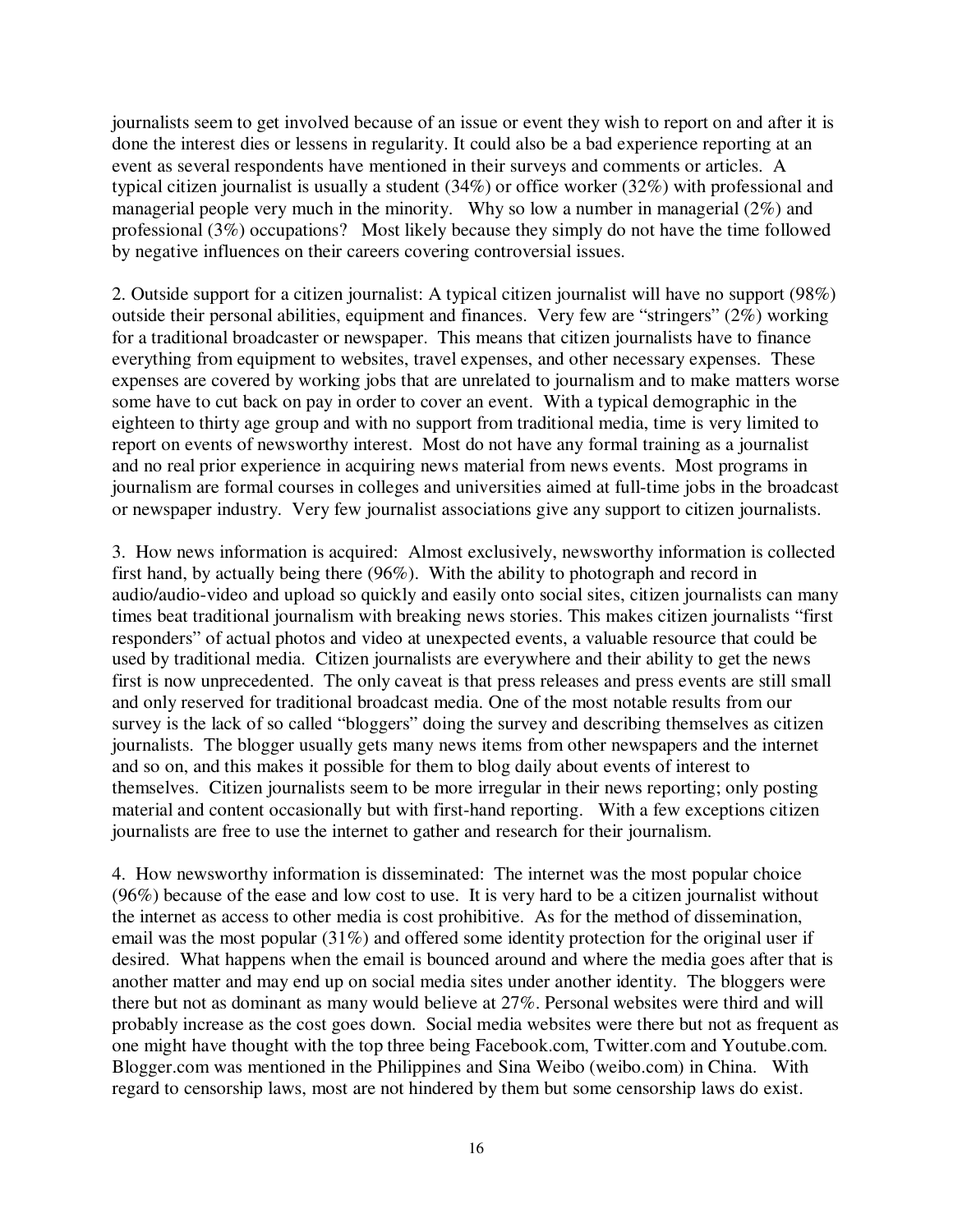Many made no precise indication to particular laws, but some did. Jamaica, for example has a law ("qualified privilege defense") that usually requires journalists to submit articles about, for example, a politician to that politician first for reading or possibly face legal action. With a few exceptions citizen journalists are free to use the internet to disseminate their journalism.

5. How safe are citizen journalists when practicing citizen journalism: Most citizen journalists are as safe as anyone at news events that do not have broadcast credentials. This means that the police do not know why they are there and they will be treated as a common citizen or even a protestor if it is a protest. The largest percentage of respondents feared the police "somewhat" (44%). If the event is not likely to become violent they will have no real fears. However if they feel there may be violence, they may question their involvement in that event as journalists. This is why the largest segment (47%) responded that they would rather avoid newsworthy events where they could be arrested or physically harmed. Of the respondents who do take precautions we received comments such as "due diligence" while others went in groups and watched each other. Most who do go to events do not receive threats but some do and not only at the event:

Some citizen journalists commented on their experience:

"In Nigeria I was beaten by a group of political thugs because they thought I was taking pictures of the irregularities going on in the polling booths. My cloth was torn, my camera was seized and the police kept on looking without preventing the guys from beating me up. What happened was that I was taking a long shot of the gubernatorial elections taking place. I visited different polling stations and the one I was attacked was made up of gangs of political thugs stuffing the pooling box with votes for a particular candidate."

Also from the same citizen journalist:

 "Once I was asked to write a rejoinder to an article stating that I was erroneous in my thinking and my investigations whereas, other conventional media which featured the same story were not pinched. I think the fact that I am not a registered journalist exposes me to series of threats and discrimination."

From a Canadian citizen journalist working in Canada:

"Working journalists, obviously identifiable with credentials visible and carrying broadcast equipment were beaten, hit with batons, pepper sprayed and unlawfully detained. News crews were directly targeted by police forces. I was personally taken into custody while in transit, transported to a police station and was physically forced into painful stress positions, being forced face down to the ground and having my arms extended backwards to unnatural degrees. Police confiscated my press pass and notebooks, and harassed and intimidated my contacts."

Arrest and detention seems to be a rare event (1.5%) around the world for citizen journalists, yet they do happen and when it does happen they lack the legal resources to defend themselves as opposed to the legal help available to traditional broadcast/newspaper journalists. The percentage of citizen journalists beaten or injured was three times higher than arrest at 4.5% and points to the risks citizen journalists take as they report on events.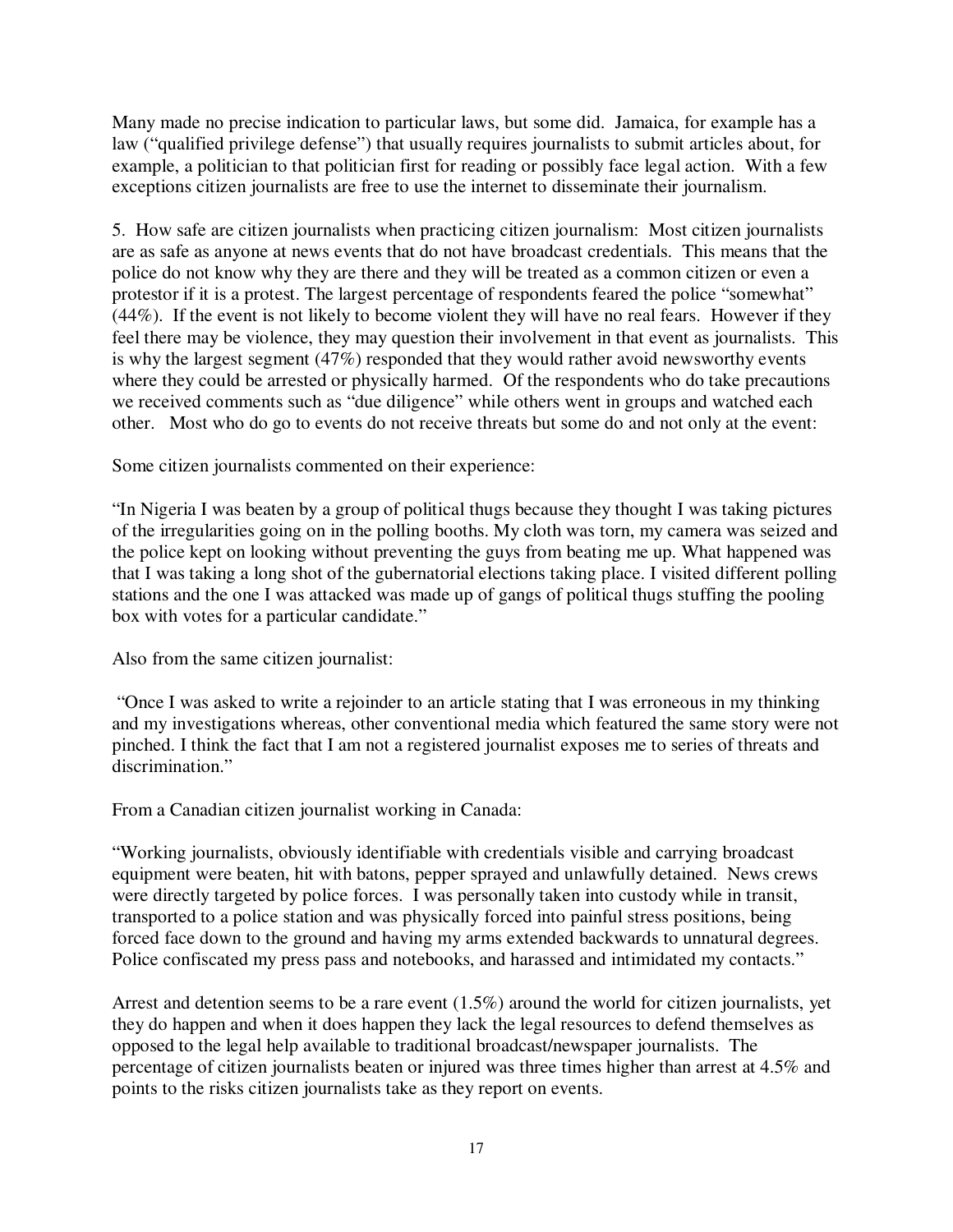6. What do all the questions of the survey tell us, taken as a whole, about citizen journalists as a group: One of the more interesting results of the survey is how open citizen journalism is to public participation. Citizen journalists are almost evenly distributed between men and women. There is just a slight percentage increase for the men (58%), but in citizen journalism, women are not finding the same institutional barriers to entry that they may have found elsewhere. In citizen journalism, with a free and open internet, all who desire can participate. This does not only extent to gender but to occupation, age, education, income and so on. Everyone has a voice in citizen journalism.

## Discussion based on the articles:

Advantages of citizen journalism from the articles submitted:

- 1. Eyes and ears everywhere: The internet and cell phones have given most people the ability to report on events they run into in their everyday lives. We no longer need to wait for a news crew or professional journalists to drive to the scene of a newsworthy event. The public is always there ahead of them with the physical evidence already recorded.
- 2. Citizen journalists can report on areas abandoned by traditional news media: For more than a decade the shift of advertising dollars to the internet has been predicted and significant, and as a result large newspapers and television and radio broadcasters are abandoning small communities and their news. As a result, the only way to keep the public informed on town council developments and so forth is by citizen journalists who will fill the void left by traditional journalism. This is more important than ever as local governments without accountability through news reports, give them the ability to make decisions that would be unpopular if not reported to the community. Citizen journalism is a very effective replacement in this case.
- 3. Citizen journalists offer more opinions: With traditional newspapers and broadcast journalism you only have a handful of portals to news events and their analysis. However, with citizen journalism you have access to as many differing opinions on a news item as you wish. No particular group or segment of society can be shut out of having a voice as many did in the past. Citizen journalism has made this a democratic reality.
- 4. More coverage on borderline newsworthy stories: Traditional newspapers and broadcast journalism have limited space for content and advertisers. Therefore, the selection of articles that make it into the news is usually targeted in what the public will be most interested in listening/viewing or reading. This means that many newsworthy events can go unreported if they don't make the cut, and this can be a major disservice to the community. Citizen journalism corrects this by having citizen journalists report on events that have little interest in the general public, but still enough interest to some to merit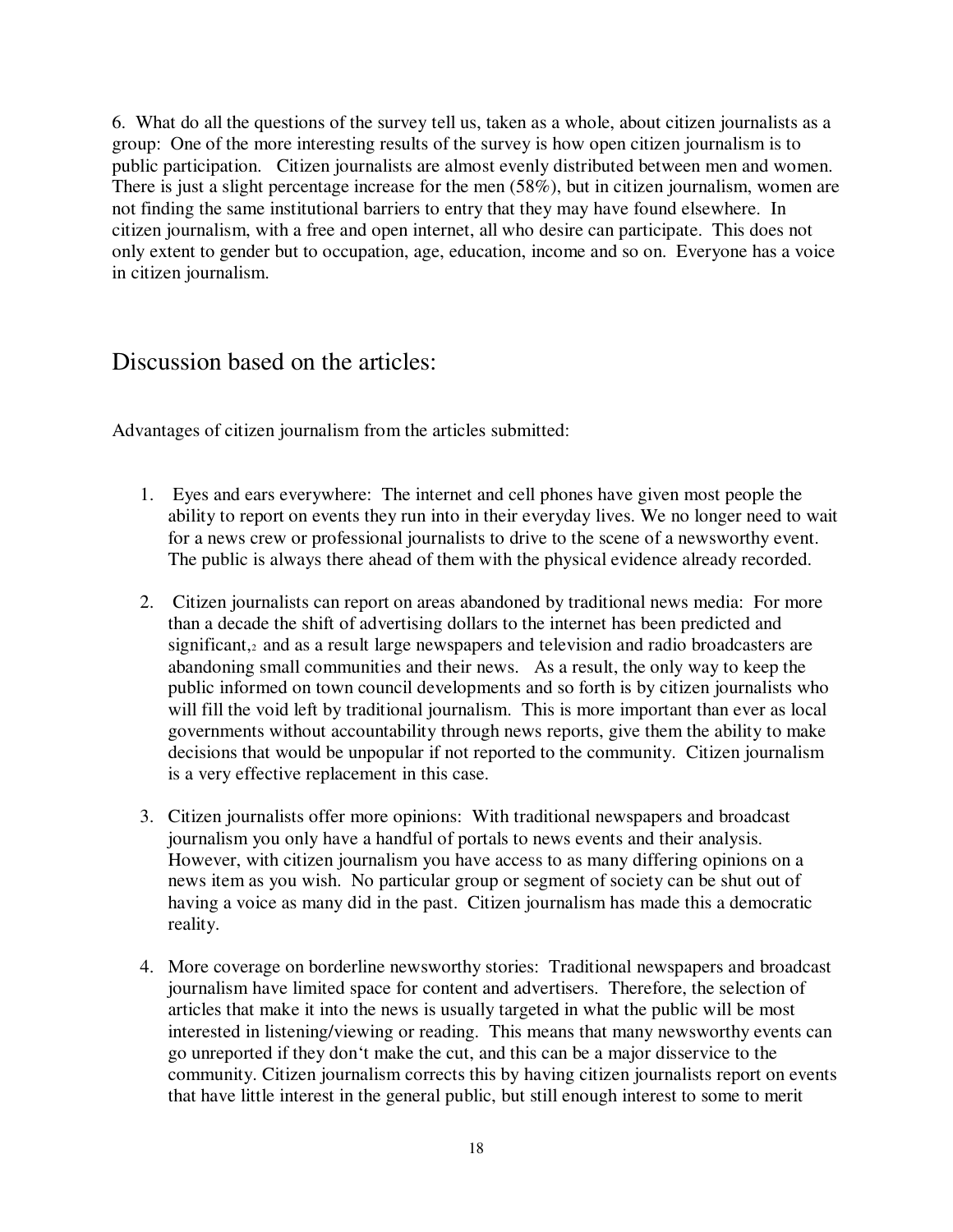reporting. The financial need for sponsors or advertisers that may have had an influence on news dissemination in traditional broadcast media/newspapers do not apply to the citizen journalist. Citizen journalists usually make their money from another occupation and therefore cannot be influenced by outside commercial forces for their opinion on news issues. So there is a place and desire for citizen journalism. Citizen journalism gives more newsworthy events access to the public.

Disadvantages of citizen journalism from the articles submitted:

- 1. The citizen journalist is by definition a part-time journalist: As such many of them pick and choose the venues they attend. As a result, biased reporting is always a concern as many only report on those issues they are passionate about. With a traditional newspaper or broadcaster you have a full-time journalist going to news stories as a job and may not have an opinion on the matter one way or another. This is not to say big broadcasters and newspapers do not have biases as they usually have in political matters, but citizen journalists can be more biased in the reporting. Having said that, actual recording of events and unaltered photos of the news events are generally bias free and are of value no matter what anyone thinks of the text of the article.
- 2. Lack of training and experience: Very few citizen journalists have formal education in journalism or experience in tradition journalism. This creates problems in getting all the necessary information to write a proper news report, ask pertinent questions and so on. Some training can be done on-line but inexperience will be a constant problem, especially since many do not continue with citizen journalism for more than a few months.
- 3. Lack of resources and support: Many submitted articles mentioned that the lack of resources does affect their journalism. You cannot go into time-consuming investigative journalism without the time to do so free of another regular job. And you need the money to finance the report along with legal and logistical services journalists have in major newspapers and broadcast radio and television. There is no advertising, or very little advertising revenue to fund citizen journalism and so citizen journalism seems to remain the domain of first hand reporting of news events and very little investigative reporting.
- 4. Lack of recognition: Because citizen journalists are not affiliated with large newspapers or broadcasters in radio and television, their ability to get interviews and attend closed news events is a constant problem. Lack of credentials tying them to some newspaper or radio station or TV station usually means no interview. Lack of credential verification or association membership make getting interviews very hard for those in high offices or any event in which space is limited to journalists. This will be a continuing problem unless some accommodation is made for dedicated citizen journalists at those news events.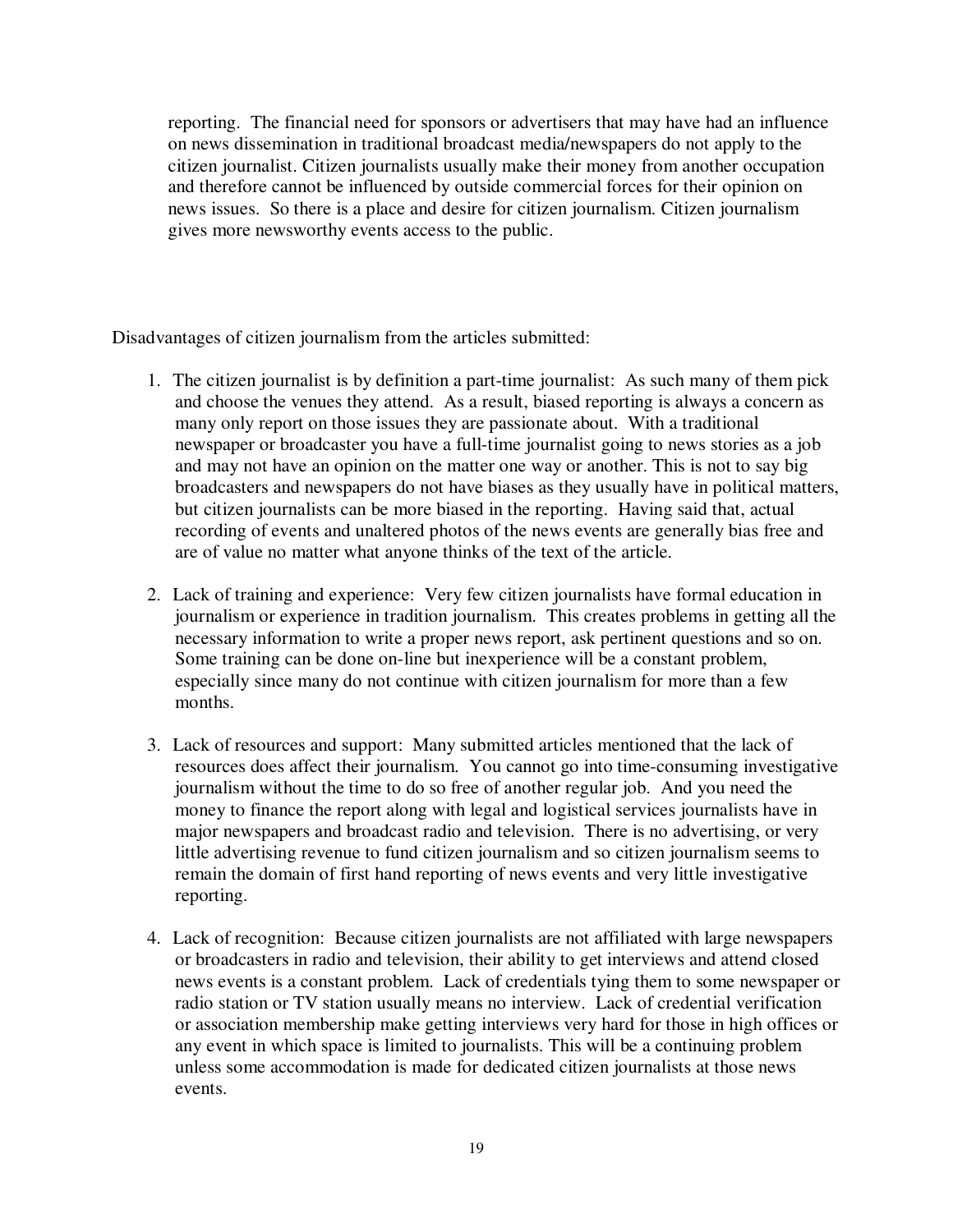### Regional discussion:

Though the sample size precluded definitive statements on a regional level, between the survey and articles some broad statements can be made with the caveats (on those statements) taken into consideration due to small sample sizes.

North American and European citizen journalists enjoy the most open and free environments with only concerns about altercations with the police at news worthy events and a lack of access to newsmakers at relatively closed news events.

South American and Caribbean citizen journalists enjoy relatively open and free environments but some of this depends on the particular country.

African citizen journalists are most concerned with statements about politicians and their government and their safety when making negative political comments.

Asian citizen journalists face more internet censorship and more concerns relating to their government and organized crime and religious issues. There are exceptions such as Japan which is very open and free rivaling North American and European countries.

# **V. Conclusions:**

Our survey showed that the typical citizen journalist is roughly a fifty-eight to forty-two percent split between men and women and that most fall between the ages of eighteen to thirty years of age. Citizen journalists usually are in the process of receiving or have attained a college diploma or university degree and are mostly students or office workers. Most have been a citizen journalist for less than one year, spend less than an hour a week on their journalism with almost no outside support, and the material they disseminate is almost exclusively through the internet. They are very much first responders to news events that are open to the public which include all forms of news making from protests to natural disasters, thus making citizen journalists valuable to the world as a source of immediate media as almost all carry cell phones capable of photos and audio/video capability. The most popular method of dissemination is by email and then to blogs and social media sites. Internet blocks or censorship is not a problem to most but still exists in some countries. Citizen journalists worry most about being injured or arrested by police at news events and are not typically restricted when photographing or videotaping events though a small percentage do face restrictions. Detention/arrest or physical harm by authorities is rare, but the incidents are there and quantifiable nevertheless.

The advantages of citizen journalism are many. Anyone can be a citizen journalist, and since citizen journalists are everywhere they can report on many news stories with supplied media content almost immediately. They are not affected by economic restrictions facing profit based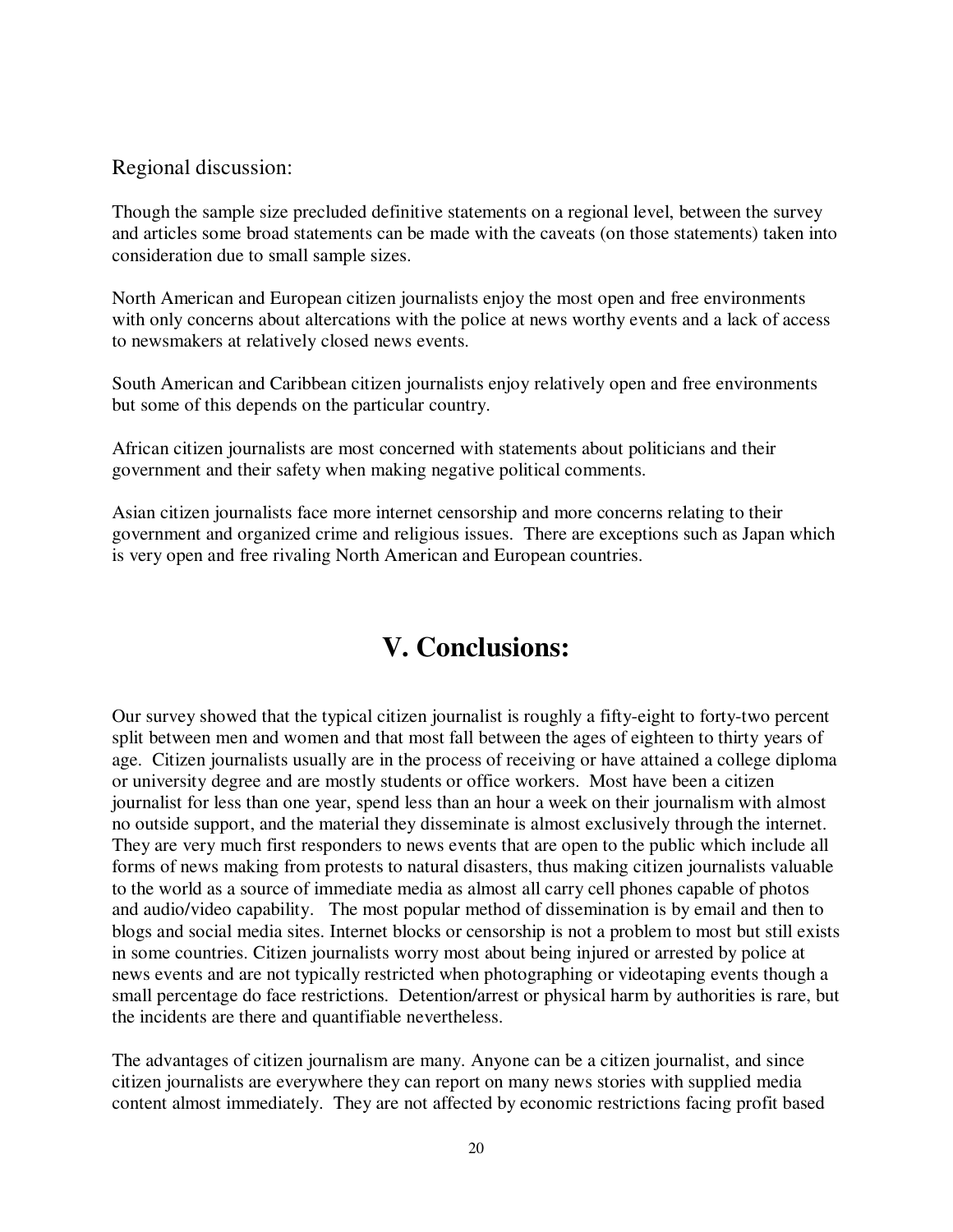news media and can report on areas abandoned by traditional news media. Citizen journalists offer more opinions and coverage on borderline newsworthy stories. However, there are some problems with citizen journalism. The citizen journalist is by definition a part-time journalist and limited in time and resources to report newsworthy events. They usually lack formal training and the practical experience that full-time traditional journalists have. Their designation as a citizen journalist also comes with a lack of recognition as a true member of the press which can hinder them in getting interviews and entry into some media news events and increase their likelihood of arrest/detention or injury at other events.

If there is one statistic that is most obvious and important, it is that citizen journalism cannot survive without the internet. Ninety six percent of citizen journalists use the internet to disseminate information. The past realities of news dissemination needing money for printing presses or radio/TV stations and the regulatory processes that come into play are not there for citizen journalists. The financial need for sponsors or advertisers that may have had an influence on news dissemination in traditional broadcast media/newspapers do not apply to citizen journalists. Citizen journalists cannot be readily influenced by outside commercial forces for their opinion. So there is a place and desire for citizen journalism. But all this can only continue if we have a free internet without filters or blocks to prevent dissemination of information or acquisition of information. The internet needs to remain free so that all opinions are able to have a hearing in the minds of citizens with regard to any news event or issue. All voices need to be heard for individuals to have the information to make informed decisions or choices, and thus ultimately self-determination. Citizen journalism and an open internet will help ensure this.

# **VI. Recommendations:**

1. That the concept of the citizen journalist be formalized and institutionalized in those large global organizations that deal with communication and rights like freedom of expression in the same way as traditional broadcast media and newspapers. Freedom of the press should extend to the concept of the citizen journalist in the same way as it does to traditional news media journalists. Citizen journalists face the same perils as professional journalists and deserve the same considerations and protections.

2. That citizen journalists be afforded the same rights of access as those in traditional media. Access at closed news events should make some allowance for dedicated citizen journalists to archive and comment on events of interest to themselves and their communities.

3. Some measure of protection should be afforded to citizen journalists at news events. Citizen journalists regularly have cameras and cell phones confiscated at events. The concept that a camera could be used as a weapon and thus confiscated and the journalist detained or arrested usually does not make sense. The cameras and video equipment are more likely to be confiscated if activities of authorities are questionable and liable to be caught on video by citizen journalists. Some formal level of protection of media needs to be addressed. A traditional broadcaster having their video forcibly taken and the reporters detained or arrested is a rare event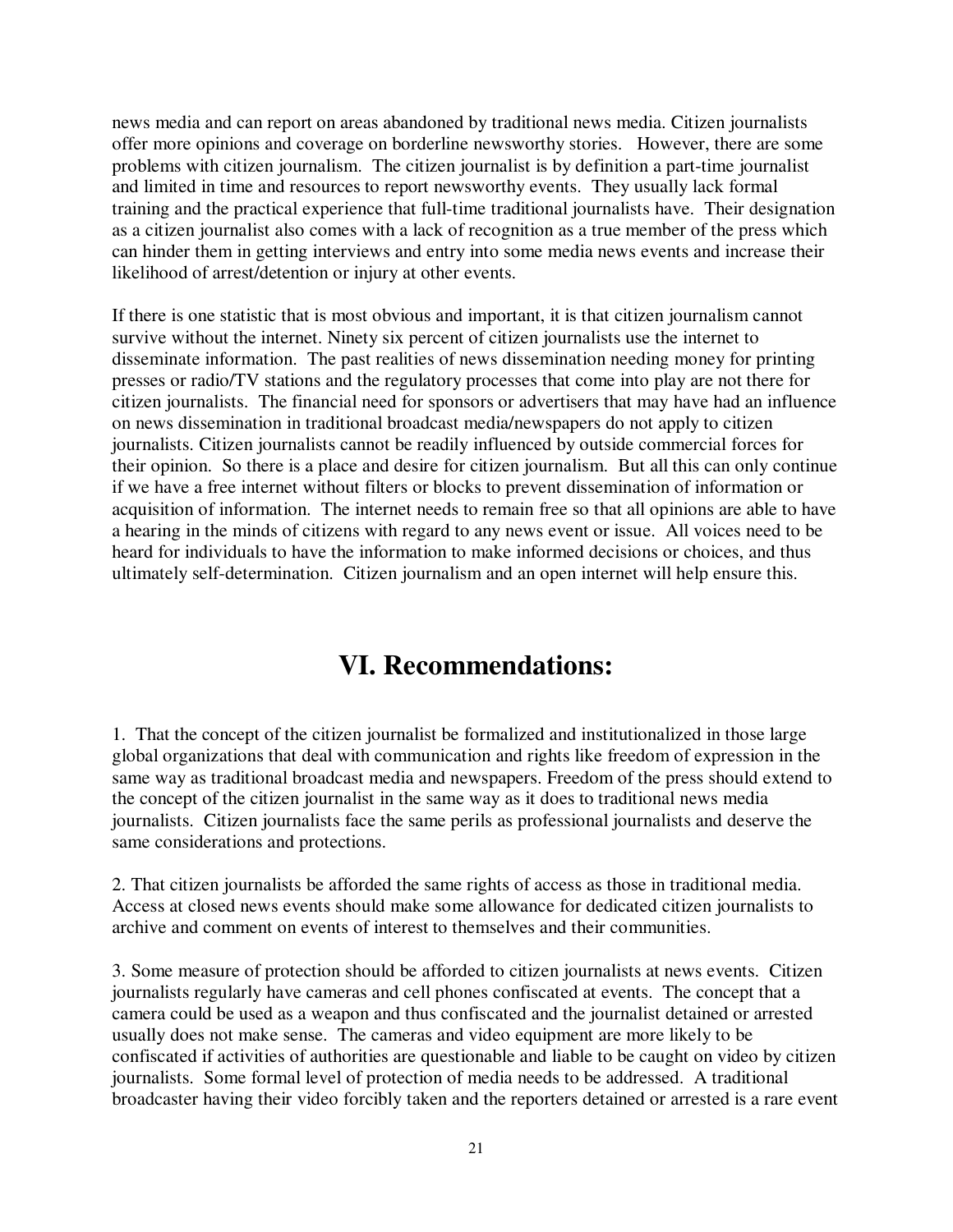in many countries, but the same is not the case for citizen journalists. Therefore, if citizen journalists get into trouble with the law or authorities, they have very little resources to go to court and make those parties accountable for their actions. Though detainment/arrest and personal injury are rare they are a noticeable percentage and when a citizen journalist is imprisoned, injured or killed, there is more than a good chance no consequences will come of it. There are organizations and associations that help citizen journalists but they are very few in number. The ability to validate their reason for being at events as part of the press is harder than those of traditional press media and thus any protections given to traditional journalists may not be available to the citizen journalist if they run into problems at a news event. This lack of support for citizen journalists either monetarily or systemic in society shows a need to update how media is handled in the age of the internet.

4. Some form of collaboration between citizen journalists and traditional news reporting media should be encouraged. Citizen journalists are everywhere and first responders to many news events. Some form of procedure for citizen journalists to submit photos and audio-visual material to traditional newspapers and radio/television broadcasters could be a mutually beneficial collaboration. Citizen journalists could offer newspapers and broadcasters immediacy of newsworthy media and in return those newspapers or broadcasters could offer support in education, legal, and other forms of support to regular contributors. The changing face of news reporting can still continue at all levels if the idea of citizen journalism is embraced and utilized by traditional newspapers and television and radio broadcasters.

5. The importance of the internet cannot be dismissed. Ninety six percent of the citizen journalists surveyed used it as the sole means of disseminating information. The other traditional methods of dissemination are too costly for citizen journalists who have no support other than their own meager means. The internet should remain censor free as the distribution of newsworthy material, for everyone, is the right of all for freedom of opinion and ultimately selfdetermination.

# References

1. (adapted from) UN Plan of Action on the Safety of Journalists and the Issue of Impunity. Paris, France: UN/UNECSO, 2012.

2. Pippa, Norris. A Virtuous Circle: Political Communications in Post-Industrial Societies. NY: Cambridge University Press, (2000, chapter 4, page 2).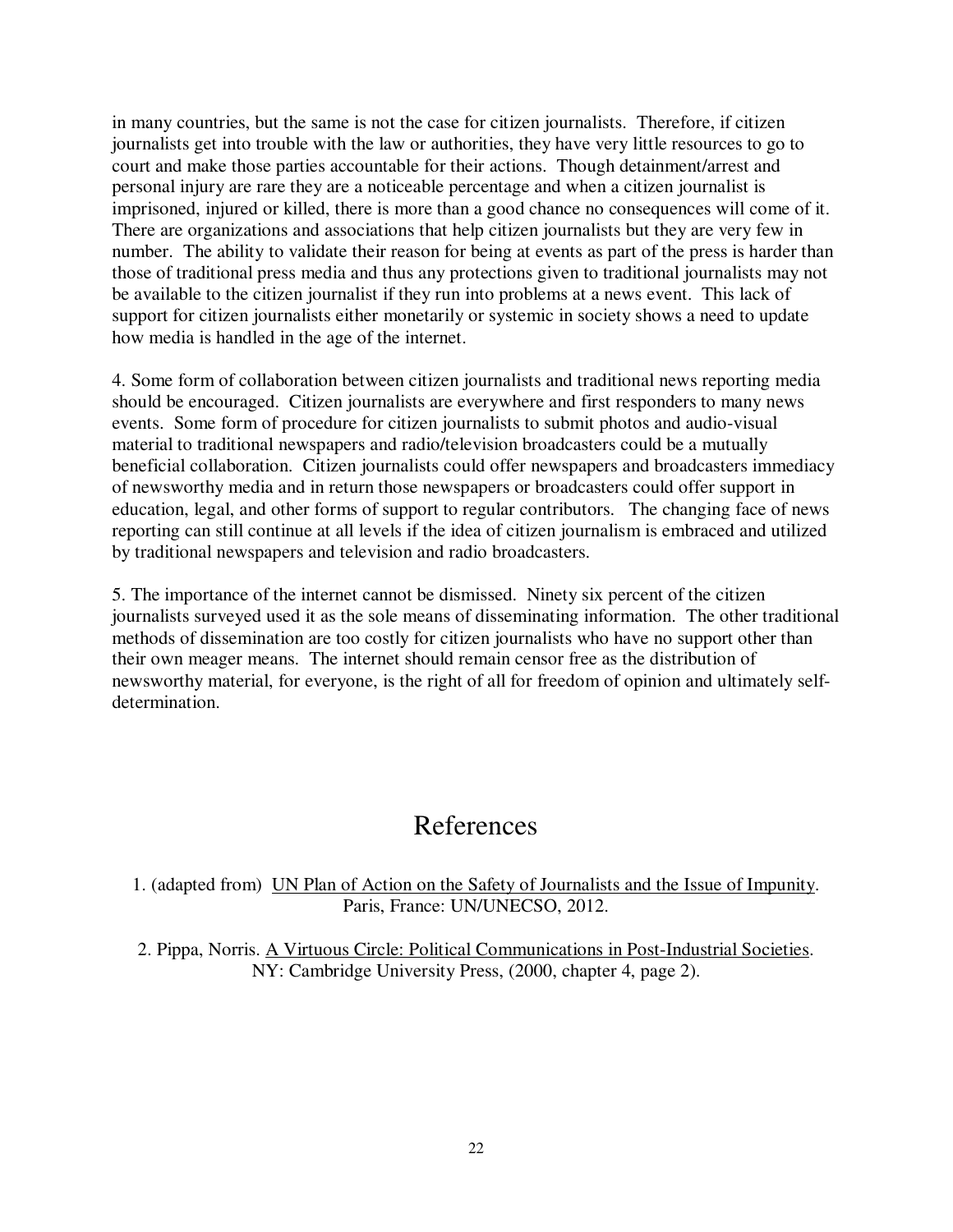# Appendix

Appendix A: Copy of the citizen journalist survey used in the report.

# **The Status Of Citizen Journalists Around The World: 2012**

# **Citizen Journalist Survey**

| Country: |  |  |
|----------|--|--|
|          |  |  |
|          |  |  |

| Date: |  |  |
|-------|--|--|
|       |  |  |

## **Instructions**

Read each question carefully and then print the letter of the correct answer next to the question.

## **Part I: General Information**

- 1) **Are you a professional journalist (majority of income is derived from journalism)?** 
	- A. No.
	- B. Yes.

### 2) **How long have you been a citizen journalist?**

- A. Less than a year.
- B. One to five years.
- C. Five to ten years.
- D. Over ten years.

### 3) **Are you male or female?**

- A. Male.
- B. Female.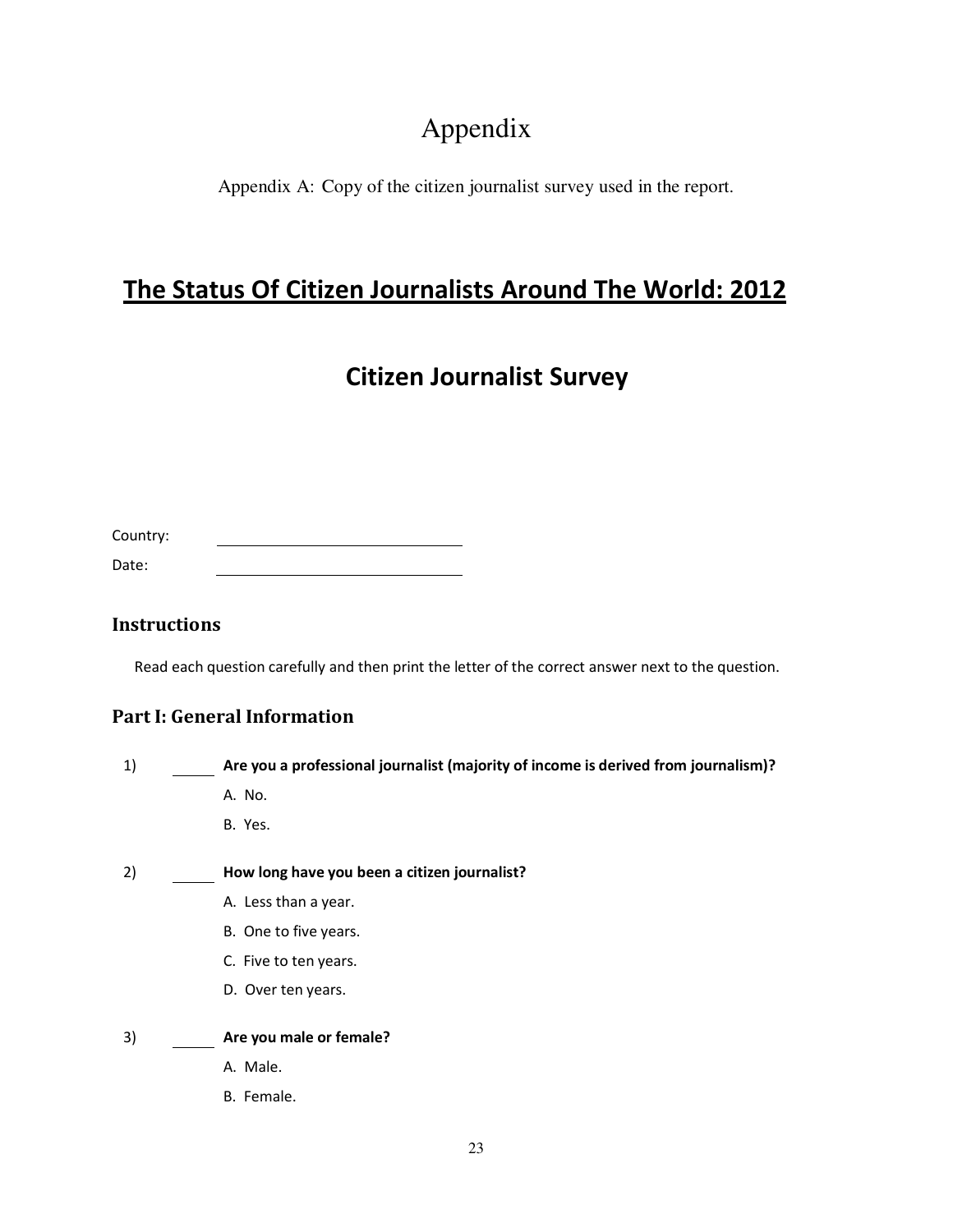#### 4) **How old are you?**

- A. Under eighteen years.
- B. Eighteen to thirty years.
- C. Thirty to forty five years.
- D. Forty five to sixty years.
- E. Over sixty years of age.

#### 5) **What is your current occupation?**

- A. Unemployed.
- B. Student.
- C. Laborer.
- D. Administration.
- E. Businessperson/self-employed.
- F. Managerial.
- G. Professional.

#### 6) **Level of education attained?**

- A. Under high school diploma.
- B. High school diploma.
- C. College diploma.
- D. University degree.
- E. Master's degree.
- F. Doctorate (PhD).

**Are you associated, in any way, with traditional news organizations (like a "stringer," etc.)?** 

7)

- A. Yes.
- B. No.

8) **Even if it is not your primary employment, do you receive compensation for any of your journalistic efforts?** 

- A. Yes.
- B. No.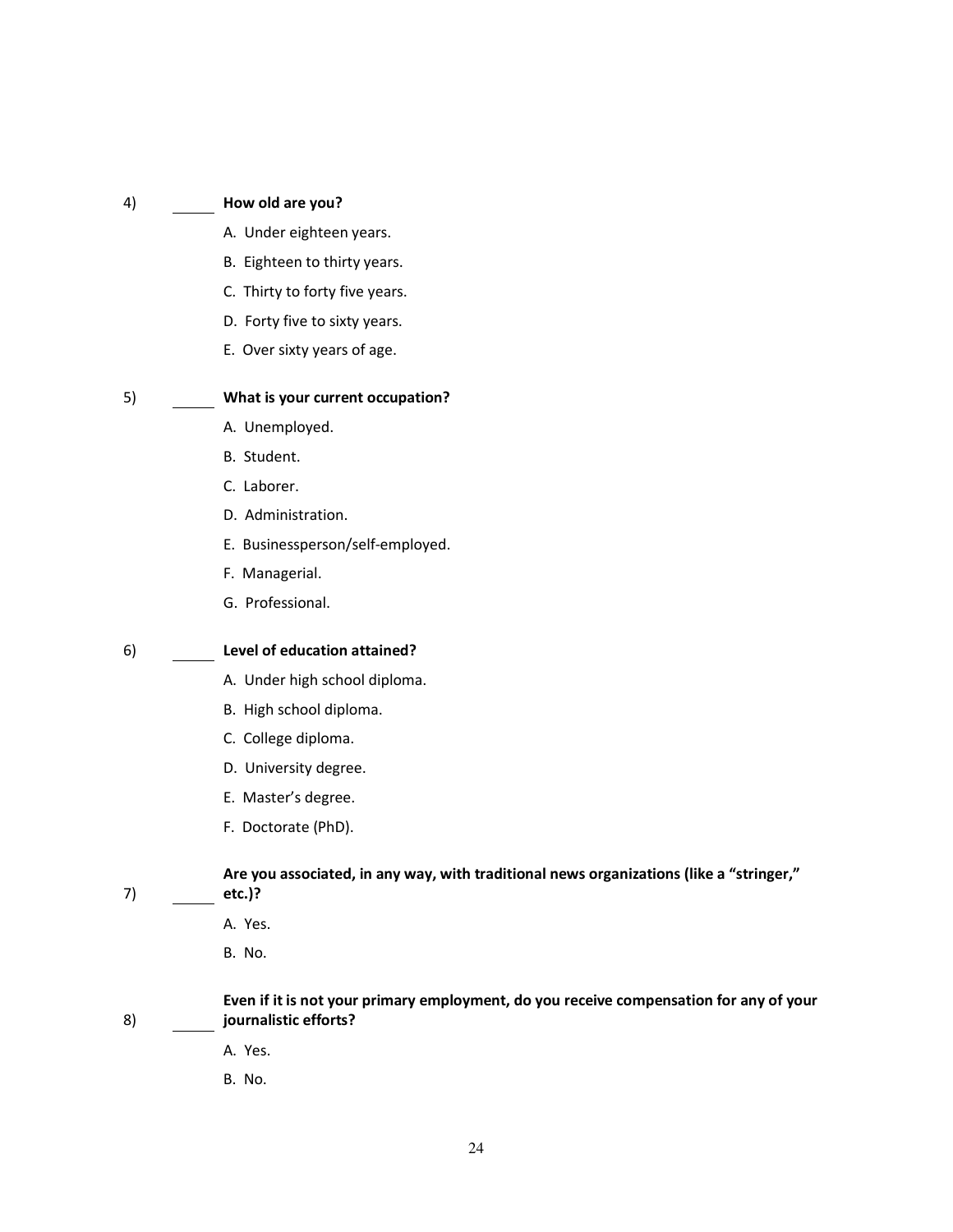### 9) **How many hours per week do you spend on citizen journalist work?**

- A. Less than one hour.
- B. One to ten hours.
- C. Ten to twenty hours.
- D. Twenty to forty hours.
- E. Over forty hours.

## **Part II: Acquisition of News**

| 1) | Which method do you use most in gathering your news?                                      |
|----|-------------------------------------------------------------------------------------------|
|    | A. Physical attendance at news events.                                                    |
|    | B. Traditional broadcast media.                                                           |
|    | C. The Internet.                                                                          |
|    | D. Newspapers.                                                                            |
|    | E. Other                                                                                  |
| 2) | Does your status as a citizen journalist hinder your ability to acquire news information? |
|    | A. No.                                                                                    |
|    | B. Somewhat.                                                                              |
|    | C. Often.                                                                                 |
|    | D. Yes, all the time. Please state how your ability to acquire information is hindered:   |
|    |                                                                                           |
| 3) | Is your ability to gather information restricted by internet blocks by the government?    |
|    | A. No.                                                                                    |
|    | B. Sometimes.                                                                             |
|    | C. Often.                                                                                 |
|    | D. Yes, all the time.                                                                     |
|    | If "D", can you and how do you get around those blocks?                                   |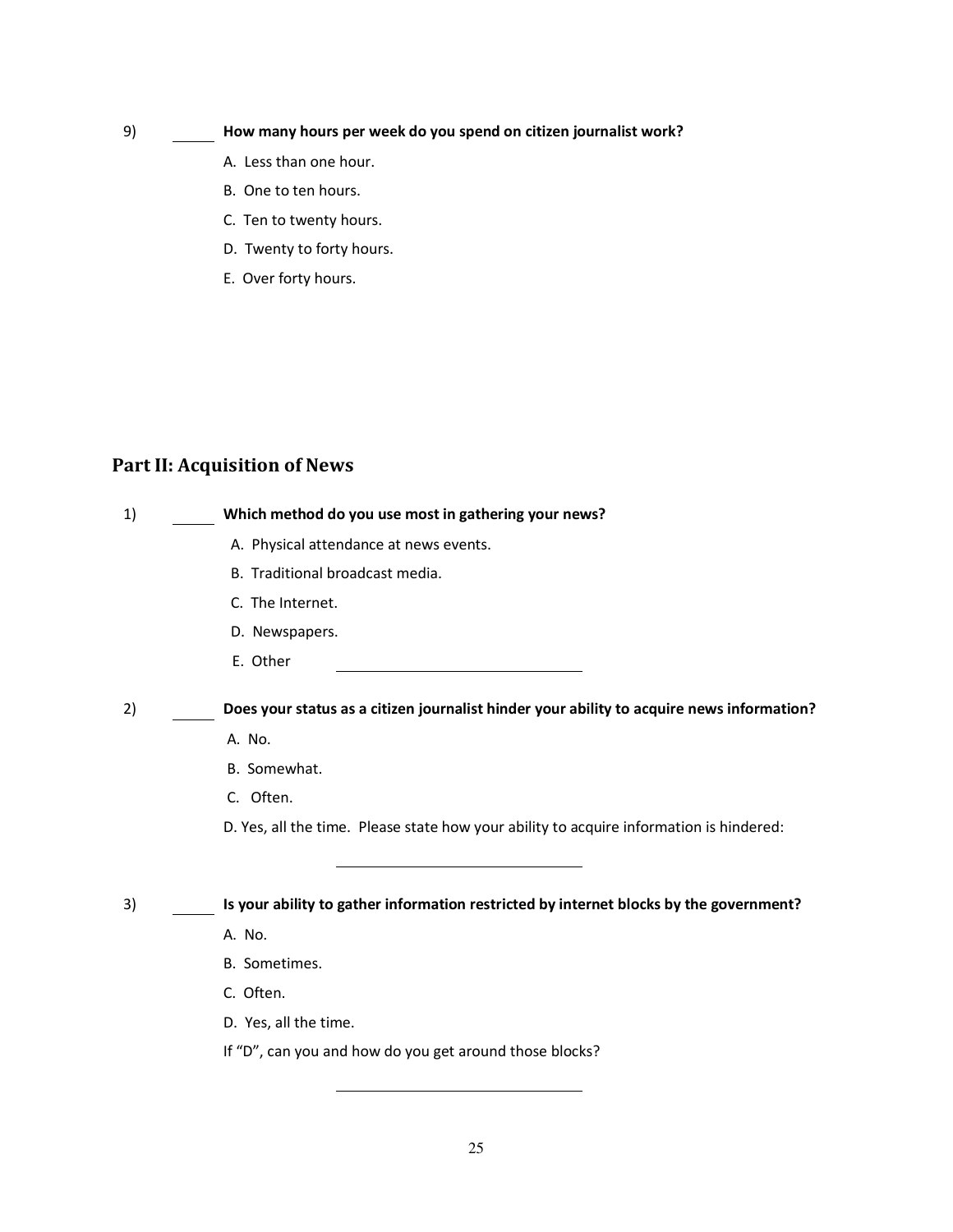#### **At newsworthy events, is your ability to videotape, photograph, or audio record restricted or prohibited by the authorities?**

A. No.

4)

2)

3)

- B. Somewhat.
- C. Often.
- D. Yes, all the time.

### **Part III: Dissemination of News**

#### 1) **How do you predominantly disseminate your articles or commentary?**

- A. Internet (all forms).
- B. Newspaper or newsletter (real paper physical distribution).
- C. Community/college radio or television.
- D. Community meetings (e.g. town hall meetings, etc.).
- E. Other (type in answer):

**If the Internet is used, what is your primary website or internet tool used to disseminate information?** 

- A. Youtube.com.
- B. Twitter.com.
- C. Facebook.com.
- D. Personal blog.
- E. Website (that you own and manage).
- F. Email.
- G. Other (type in answer):

#### **Is your ability to disseminate information restricted by internet blocks by the government?**

A. No.

- B. Sometimes.
- C. Often.
- D. Yes, all the time.
- If "D", can you and how do you get around those blocks?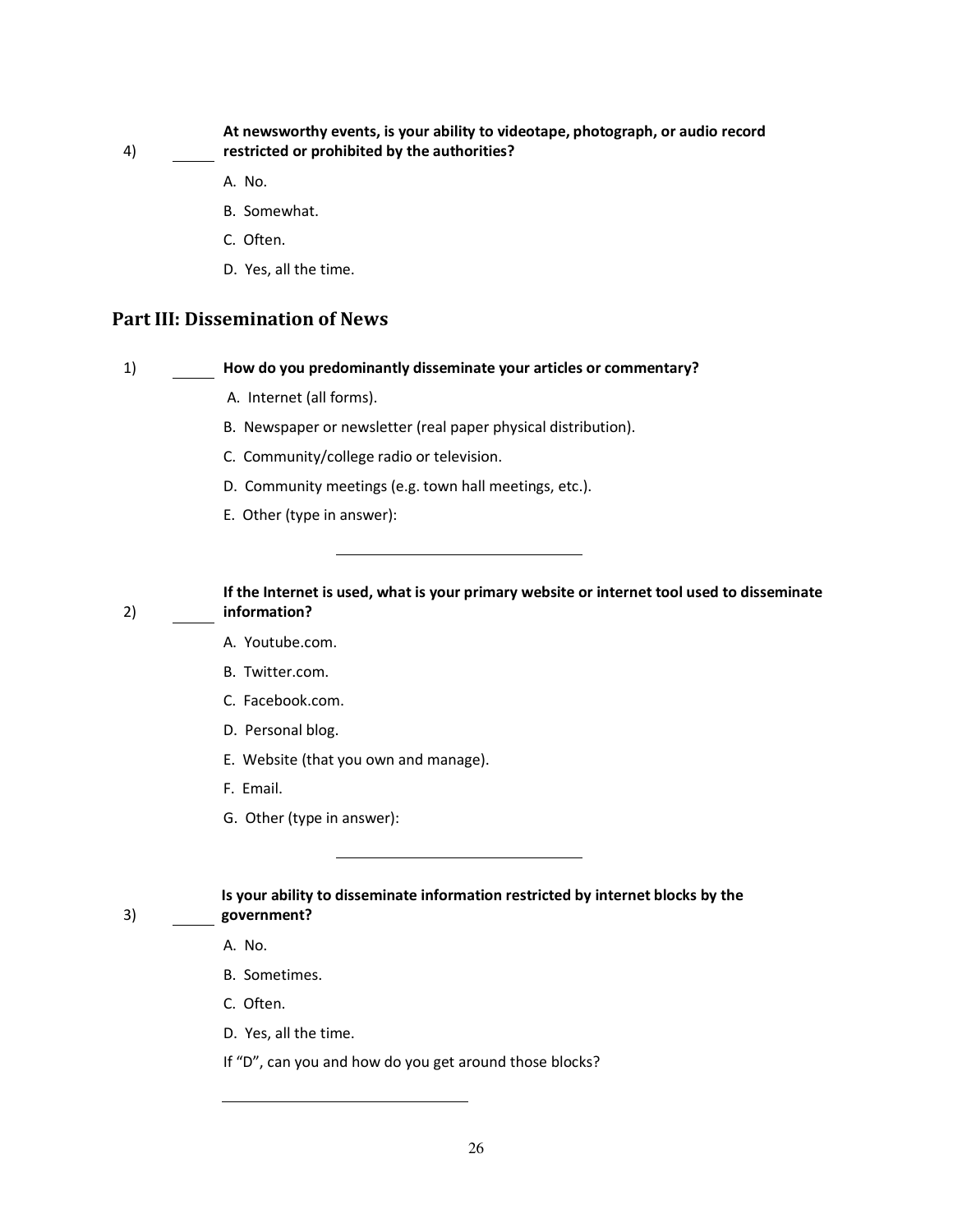#### 4) **Are there any censorship laws in your area that hinder your freedom in journalism?**

- A. No.
- B. Yes, (type in particular law):

### **Part IV: Security**

1) **Do you fear for your safety because of the police presence at events?** 

- A. No.
- B. Somewhat.
- C. Often.
- D. All the time, a major concern.

2) **Do you fear for your safety in newsgathering because of your government?** 

- A. No.
- B. Somewhat.
- C. Often.
- D. All the time, a major concern.

3) **Do you fear for your safety in newsgathering because of corruption or organized crime?** 

- A. No.
- B. Somewhat.
- C. Often.
- D. All the time, a major concern.

#### 4) **Do you fear for your safety in newsgathering because of social or religious concerns?**

- A. No.
- B. Somewhat.
- C. Often.
- D. All the time, a major concern.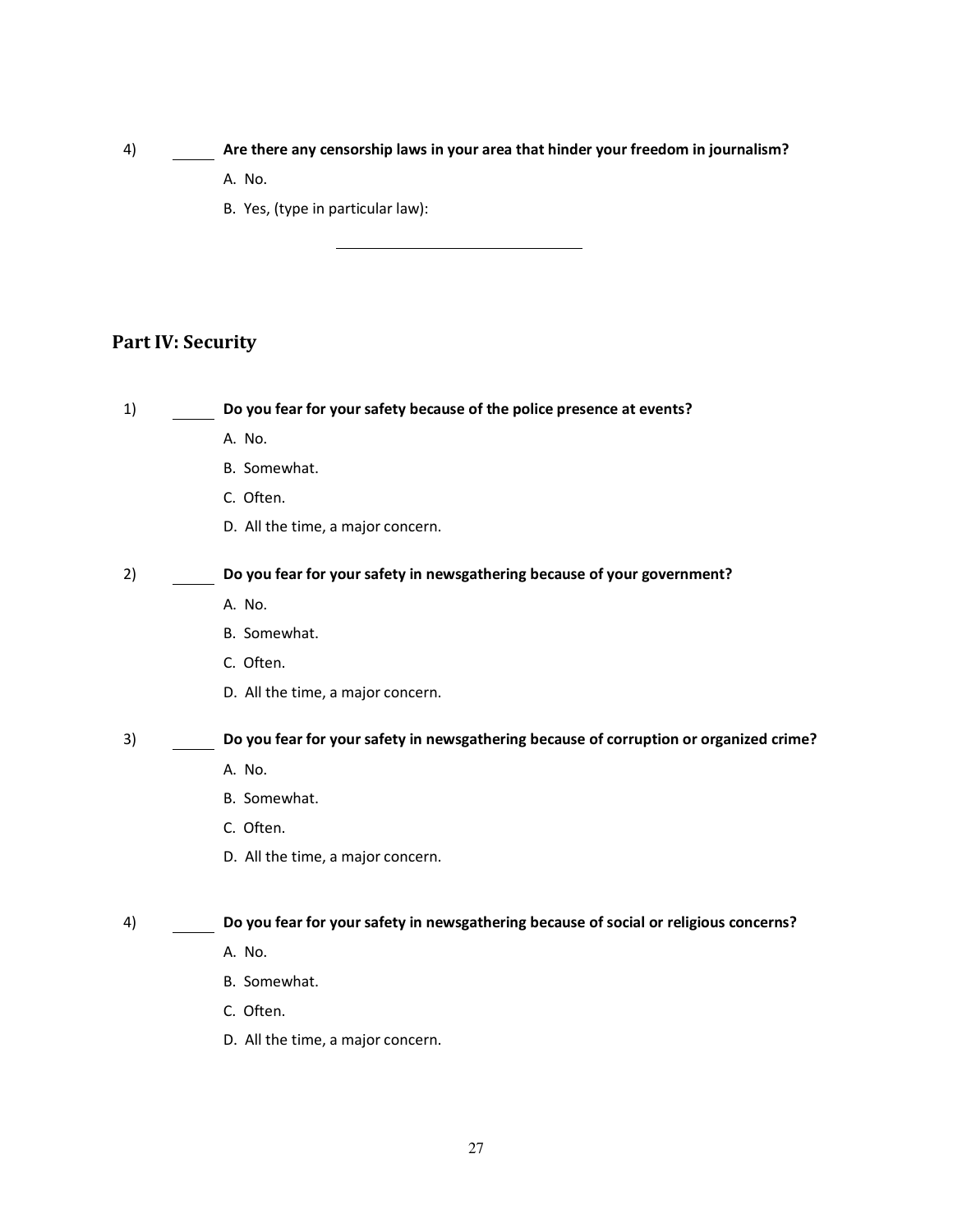| 5) | How do you react to fears or obstacles in your work as a citizen journalist?                                                                                                   |
|----|--------------------------------------------------------------------------------------------------------------------------------------------------------------------------------|
|    | A. No effect, disregard the fears or obstacles.                                                                                                                                |
|    | B. Continue with news reporting but take precautions. Please be specific on those<br>precautions and for what threat or obstacle:                                              |
|    | C. Avoid the news events/issues that you fear or have obstacles to citizen journalists.<br>Please be specific on what were the topics/issues that made you avoid them and why: |
| 6) | Do you take any measures to protect yourself as you perform your work as a citizen<br>journalist?                                                                              |
|    | A. Yes. If "yes" please elaborate:                                                                                                                                             |
|    | <b>B.</b> No.                                                                                                                                                                  |
| 7) | Have you ever received threats or were intimidated or pressured in any way due to your<br>work as a citizen journalist?<br>A. Yes. If "yes" please elaborate:                  |
|    | B. No.                                                                                                                                                                         |
| 8) | Have you ever been arrested or detained covering a newsworthy event as a citizen<br>journalist?                                                                                |
|    | A. Yes. If "yes" please elaborate :                                                                                                                                            |
|    | B. No.                                                                                                                                                                         |
| 9) | Have you ever been beaten or injured by authorities while covering newsworthy events<br>as a citizen journalist in your country?                                               |
|    | A. Yes. If "yes" please elaborate:                                                                                                                                             |
|    | B. No.                                                                                                                                                                         |

**\*\*\*\*\*Optional Article: In addition to this survey each participant can include an original article about citizen journalism in their country. The article need only be a few paragraphs in length but must be the participant's own material.**